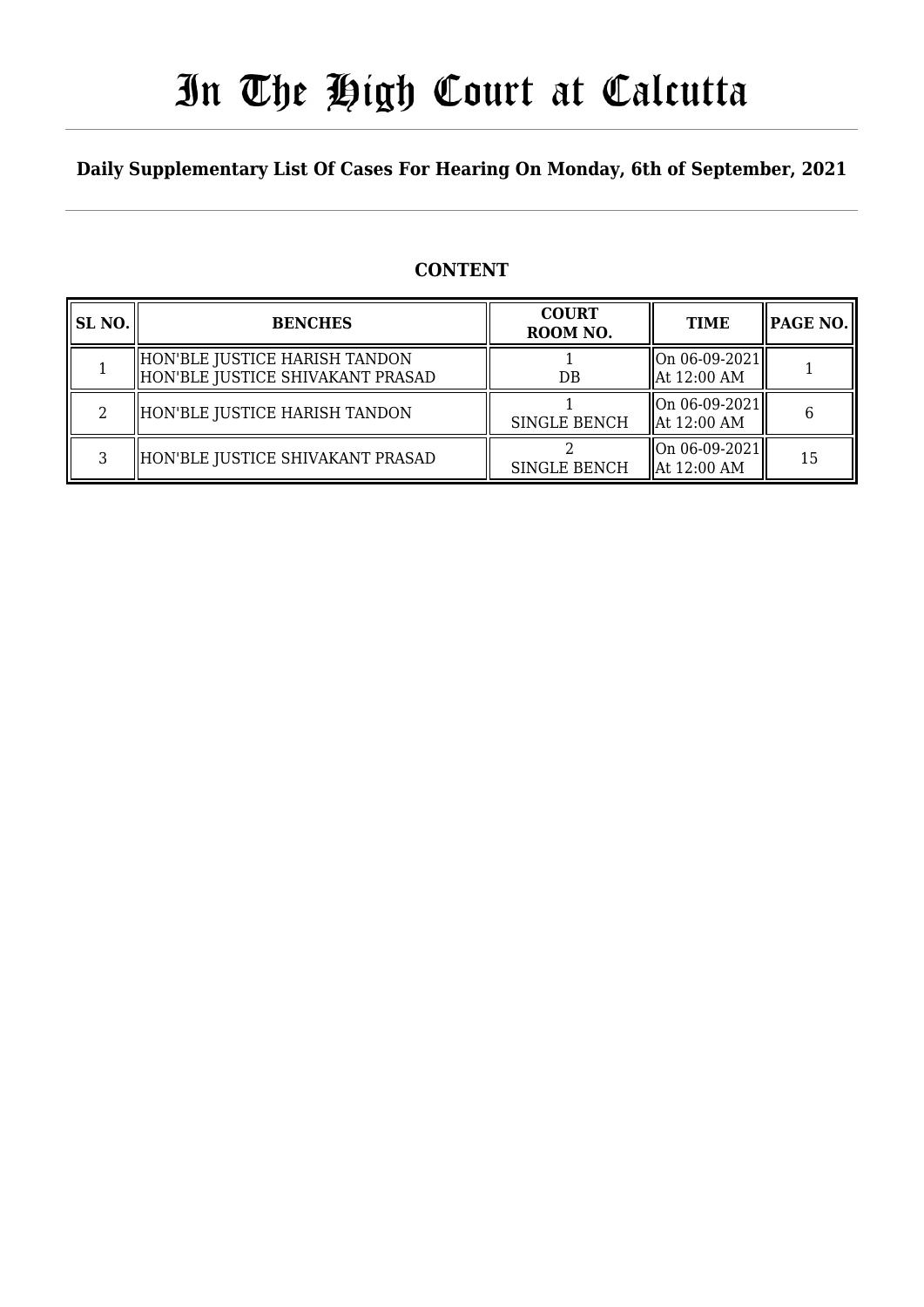

# Calcutta High Court

**In The Circuit Bench at Port Blair**

### **Appellate Side**

**DAILY CAUSELIST For Monday The 6th September 2021**

**COURT NO. 1**

**DIVISION BENCH (DB)**

#### **HON'BLE JUSTICE HARISH TANDON HON'BLE JUSTICE SHIVAKANT PRASAD**

|                |                              | <b>MOTION</b>                                                          |                      |                                       |
|----------------|------------------------------|------------------------------------------------------------------------|----------------------|---------------------------------------|
| 1              | WPA(P)/162/2021              | <b>S.RENOLD</b><br><b>VS</b>                                           | <b>ANJILI NAG</b>    | <b>KRISHNA RAO</b>                    |
|                |                              | THE LIEUTENANT<br><b>GOVERNOR AND ORS.</b>                             |                      |                                       |
| $\overline{2}$ | WPA(P)/163/2021              | C.G.SAJI KUMAR<br><b>VS</b>                                            | K.VIJAY KUMAR        | <b>KRISHNA RAO</b>                    |
|                |                              | THE LIEUTENANT<br><b>GOVERNOR AND ORS.</b>                             |                      |                                       |
| 3              | WP.CT/168/2021               | THE LIEUTENANT<br><b>GOVERNOR</b><br><b>VS</b>                         | <b>KRISHNA RAO</b>   |                                       |
|                |                              | <b>PUSPA RANI BISWAS</b><br>(SASMAL)                                   |                      |                                       |
|                |                              | <b>FOR ORDERS</b>                                                      |                      |                                       |
| 4              | SAT/4/2020                   | NIL CHANDRA DAS<br><b>VS</b>                                           | <b>ANANDA HALDER</b> | <b>ABHIROOP</b><br><b>CHAKRABORTY</b> |
|                |                              | SABITA MONDAL AND ORS.                                                 |                      |                                       |
|                | IA NO: CAN/1/2021            |                                                                        |                      |                                       |
|                |                              | <b>APPLICATION</b>                                                     |                      |                                       |
| 5              | MA/26/2019<br>IN WP 256/2016 | VIKASH KUMAR SINGH<br><b>VS</b>                                        | <b>KRISHNA RAO</b>   | N.A.KHAN,<br>R.K.NANDY                |
|                |                              | THE SYNDICATE BANK AND<br>ORS.                                         |                      |                                       |
|                | IA NO: CAN/1/2021            |                                                                        |                      |                                       |
| 6              | FAT/1/2020                   | H.H. BEENA KUMARI<br><b>VS</b><br><b>DEEPAK RAM</b>                    | <b>KRISHNA RAO</b>   | N.A.KHAN                              |
| 7              | MA/31/2020<br>IN WP 293/2018 | PORT BLAIR MUNICIPAL<br>COUNCIL AND ORS.<br><b>VS</b><br>A.SUBRAMANIAM | ARUL PRASANTH        | <b>G.BINNU KUMAR</b>                  |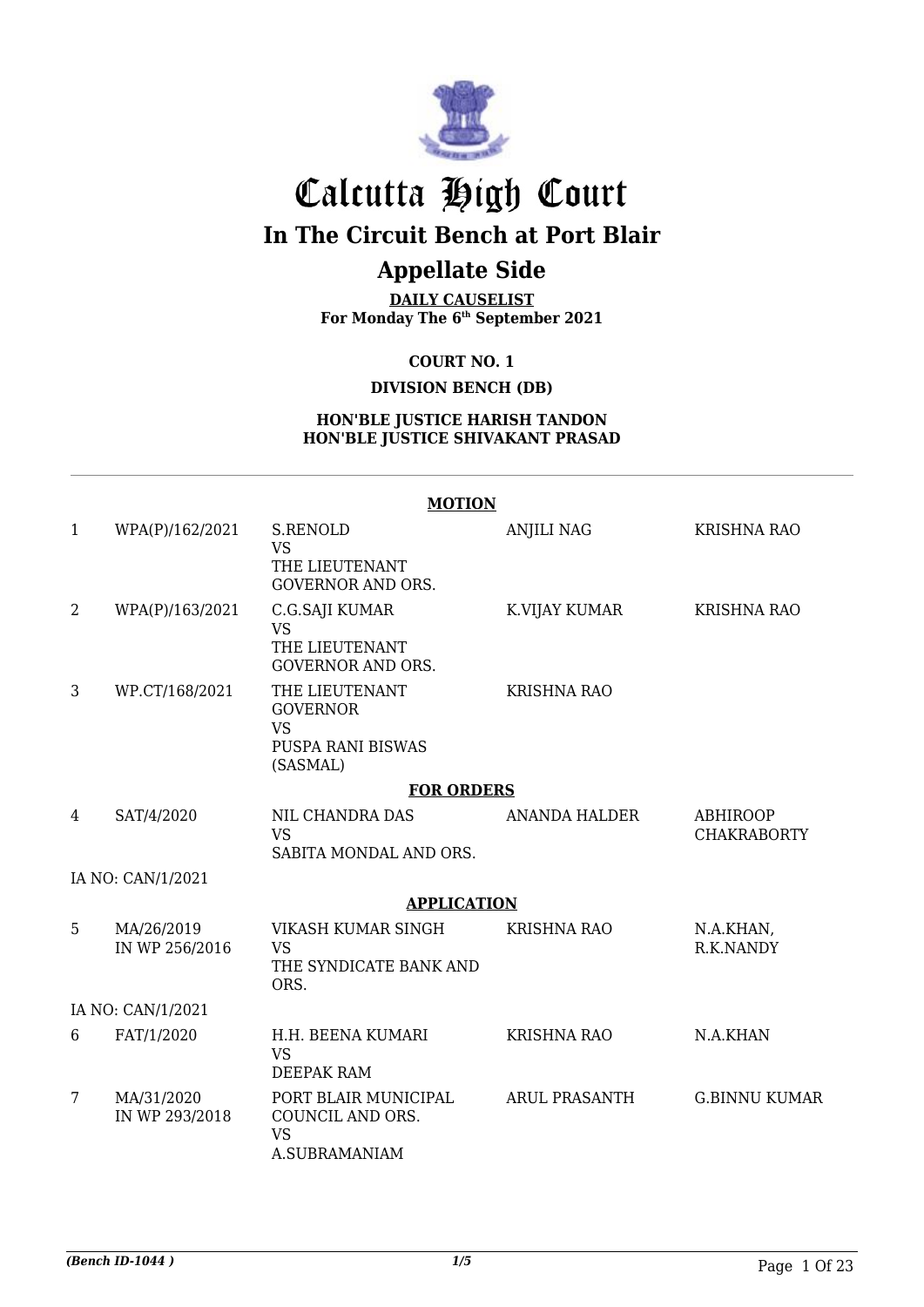| 8   | MA/33/2020                    | ANDAMAN AND NICOBAR<br>STATE COOPERATIVE BANK<br>LIMITED<br><b>VS</b><br>THE ANDAMAN AND<br>NICOBAR ADMINISTRATION<br>AND ORS. | B.BHATTACHARYA,<br>V.BOSE, A.GHATAK,<br>MD. A.ANSARI,<br><b>TASNEEM</b> | P.M.MUKHERJEE,<br>P.K.DAS, ARUL<br>PRASANTH |
|-----|-------------------------------|--------------------------------------------------------------------------------------------------------------------------------|-------------------------------------------------------------------------|---------------------------------------------|
|     | IA NO: CAN/1/2021             |                                                                                                                                |                                                                         |                                             |
| wt9 | WPA/6067/2020                 | ANDAMAN AND NICOBAR<br>STATE COOPERATIVE BANK<br>LIMITED<br><b>VS</b><br>THE ANDAMAN AND<br>NICOBAR ADMINISTRATION<br>AND ORS. | B.BHATTACHARYA,<br>V.BOSE, A.GHATAM,<br><b>A.ANSARI</b>                 | <b>KRISHNA RAO</b>                          |
|     | IA NO: CAN/1/2021             |                                                                                                                                |                                                                         |                                             |
| 10  | MAT/739/2020                  | COASTAL SEAWAYS ISLAND<br>PVT. LTD. AND ANR.<br><b>VS</b><br>ANDAMAN AND NICOBAR<br>STATE COOPERATIVE BANK<br>LIMITED AND ANR. | <b>GOPALA BINNU</b><br><b>KUMAR</b>                                     | K.V.VISWANATHAN,<br><b>U.S.MENON</b>        |
|     | IA NO: CAN/1/2021             |                                                                                                                                |                                                                         |                                             |
| 11  | MAT/826/2020                  | K.NACHAMMAL<br><b>VS</b><br>KAMAL RESTAURANT AND<br><b>BAR AND ORS.</b>                                                        | SANTANU MAJI                                                            | ANJILI NAG,<br><b>KRISHNA RAO</b>           |
|     |                               | IA NO: CAN/2/2021, CAN/3/2021, CAN/1/2021                                                                                      |                                                                         |                                             |
| 12  | SAT/1/2021                    | KHITISH MALLICK<br><b>VS</b><br>LAKHAN HALDER AND<br><b>OTHES</b>                                                              | ANIL KUMAR<br><b>CHAKRABORTY</b>                                        |                                             |
|     | IA NO: CAN/1/2021, CAN/2/2021 |                                                                                                                                |                                                                         |                                             |
|     | 13 SAT/3/2021                 | SWAPAN MISTRY<br><b>VS</b><br>SUDHIR CHANDRA DAS<br>AND ORS.                                                                   | ANANDA HALDER                                                           |                                             |
| 14  | MA/3/2021                     | <b>BISESWAR MONDAL</b><br><b>VS</b><br>THE DEPUTY<br>COMMISSIONER AND ORS.                                                     | K.VIJAY KUMAR                                                           | KRISHNA RAO,<br>N.A.KHAN                    |
|     | IA NO: CAN/2/2021, CAN/1/2021 |                                                                                                                                |                                                                         |                                             |
| 15  | SAT/4/2021                    | MOSES PANDIAN AND<br><b>ANRS</b><br><b>VS</b><br>K.JAYARAJ                                                                     | <b>ARUL PRASANTH</b>                                                    |                                             |
| 16  | FAT/4/2021                    | MOHAMMED HANEEFA<br><b>VS</b><br>SARITA SUKUMARI KUJUR<br><b>ALIAS SAFEENA</b>                                                 | <b>ANANDA HALDER</b>                                                    |                                             |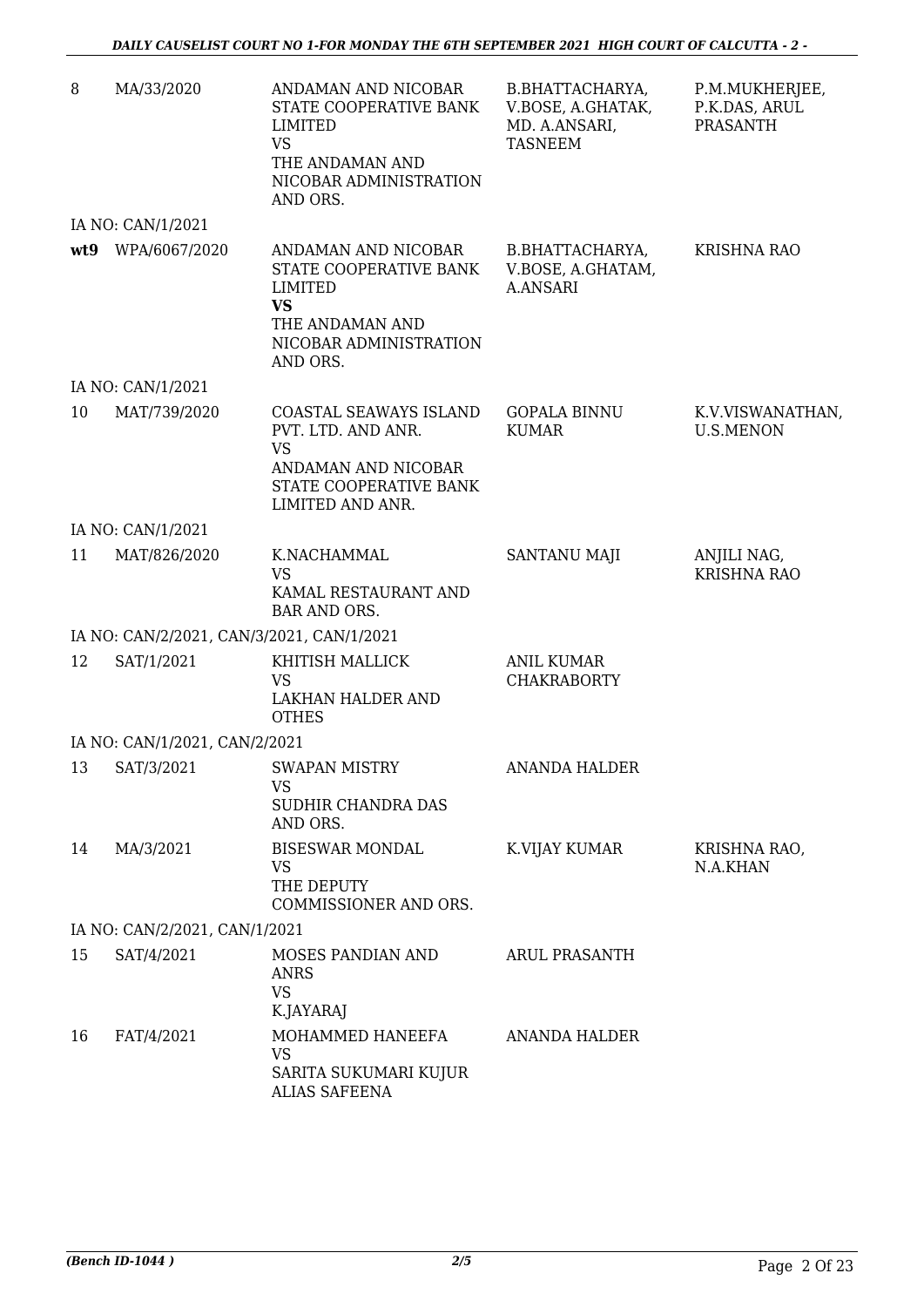| 17 | CRA/4/2021                      | THE STATE<br><b>VS</b>                                                                                          | KRISHNA RAO              | <b>ANJILI NAG</b>  |
|----|---------------------------------|-----------------------------------------------------------------------------------------------------------------|--------------------------|--------------------|
|    | IA NO: CRAN/2/2021, CRAN/1/2021 | DR. B.PRABHURAM                                                                                                 |                          |                    |
| 18 | MA/5/2021                       | THESLEEMA M.K.<br><b>VS</b><br>ANDAMAN AND NICOBAR<br>ADMINISTRATION AND<br>ORS.                                | N.A.KHAN                 | <b>KRISHNA RAO</b> |
|    | IA NO: CAN/1/2021               |                                                                                                                 |                          |                    |
| 19 | MA/7/2021<br>IN WP 11/2021      | THE LIEUTENANT<br><b>GOVERNOR AND ANR.</b><br><b>VS</b><br>NANI GOPAL DAS AND ANR.                              | KRISHNA RAO              |                    |
|    | IA NO: CAN/1/2021               |                                                                                                                 |                          |                    |
| 20 | MA/10/2021<br>IN WP 268/2019    | SMTI. M. DAMAYANTI<br>VS<br>SMTI. S. KEDERAMMA AND<br>03 ORS.                                                   | MS. A. S. ZINU           |                    |
|    | IA NO: CAN/1/2021               |                                                                                                                 |                          |                    |
| 21 | MA/11/2021<br>IN WP 280/2019    | L.SUKURAJAN<br><b>VS</b><br>THE ANDAMAN AND<br>NICOBAR ADMINISTRATION<br>AND ORS.                               | K.M.B.JAYAPAL,<br>G.MINI |                    |
| 22 | MA/12/2021<br>IN WP 300/2019    | HASMUKH A.SHAH<br><b>VS</b><br>THE ANDAMAN AND<br>NICOBAR ADMINISTRATION<br>AND ORS.                            | K.M.B.JAYAPAL            |                    |
| 23 | MA/13/2021<br>IN WP 312/2019    | MELMARUVATHUR<br>SUYAMBU ADIPARASAKTHI<br>VAZHIPATTU MANDRAM<br>VS<br>THE ANDAMAN AND<br>NICOBAR ADMINISTRATION | K.M.B.JAYAPAL,<br>G.MINI |                    |
| 24 | MA/14/2021<br>IN WP 301/2019    | PRIYANKA LAKRA<br><b>VS</b><br>THE ANDAMAN AND<br>NICOBAR ADMINISTRATION<br>AND ORS.                            | K.M.B.JAYAPAL,<br>G.MINI |                    |
|    |                                 | <b>FOR HEARING</b>                                                                                              |                          |                    |
| 25 | FAT/1/2018                      | <b>B.BHASKAR RAO</b><br><b>VS</b><br><b>MADHURI MITRA</b>                                                       | K.M.B.JAYAPAL            | <b>ANJILI NAG</b>  |
| 26 | MA/6/2018<br>IN WP 163/2016     | THE ANDAMAN AND<br>NICOBAR ADMINISTRATION<br>AND ORS.<br><b>VS</b><br>SHYAMAL CHOWDHURY                         | <b>KRISHNA RAO</b>       |                    |
|    | IA NO: CAN/1/2021               |                                                                                                                 |                          |                    |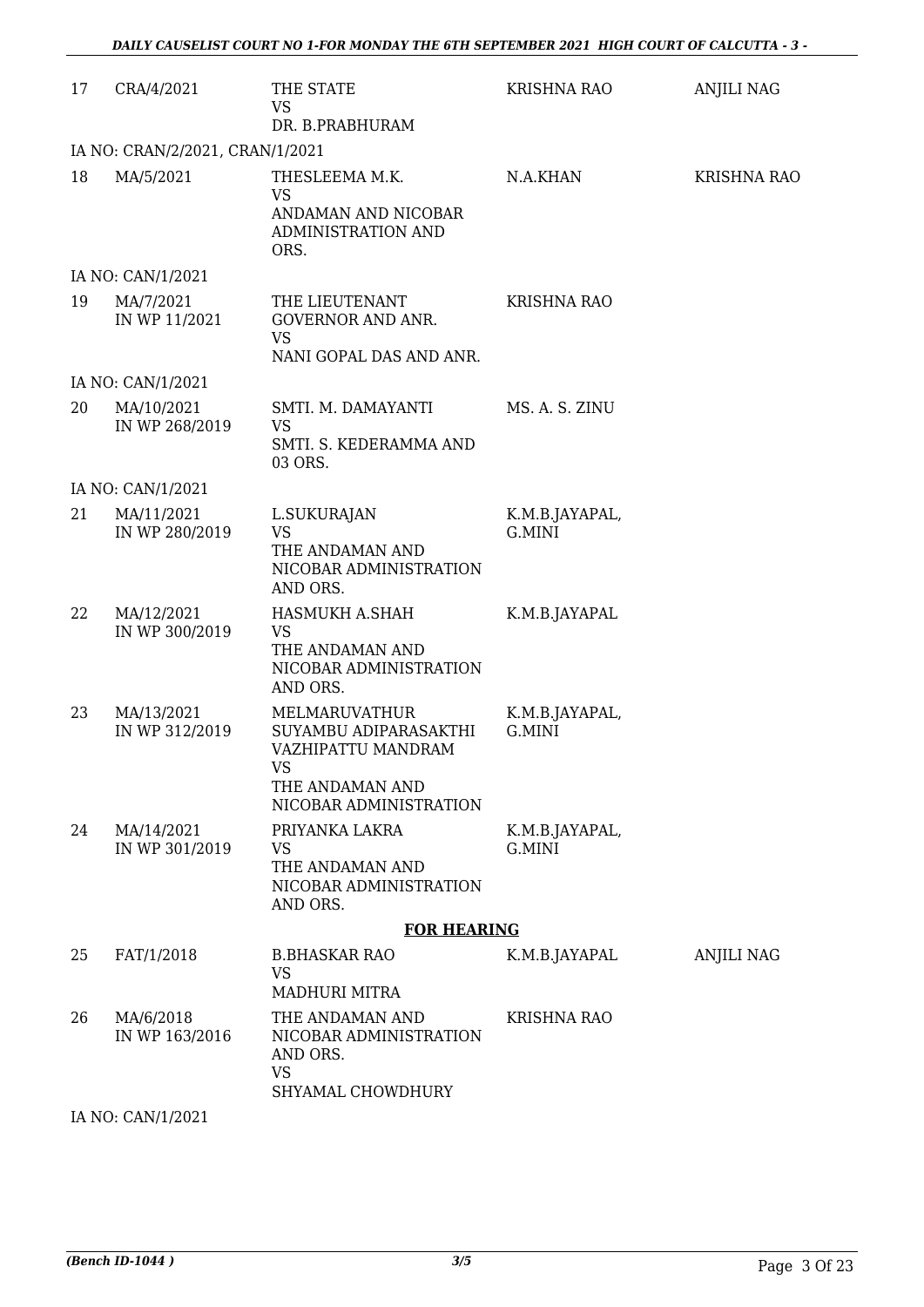| 27 | FA/1/2019                   | <b>ASHIM NANDI</b><br><b>VS</b><br><b>RINA BEPARI</b>                                                                     | <b>ANJILI NAG</b>    | RINA BEPARI IN<br><b>PERSON</b>     |
|----|-----------------------------|---------------------------------------------------------------------------------------------------------------------------|----------------------|-------------------------------------|
| 28 | CRA/1/2019                  | <b>BAIRUS KERKETTA</b><br><b>VS</b><br>THE STATE                                                                          | D.ILANGO             | <b>KRISHNA RAO</b>                  |
| 29 | FMAT/4/2019                 | THE EXECUTIVE ENGINEER<br><b>VS</b><br>C.V.THOMAS                                                                         | <b>KRISHNA RAO</b>   | <b>GOPALA BINNU</b><br><b>KUMAR</b> |
| 30 | CRA/7/2019                  | THE STATE<br><b>VS</b><br>A.MOHAN @ VELU                                                                                  | <b>KRISHNA RAO</b>   | <b>RAKESH PAL</b><br><b>GOBIND</b>  |
|    | IA NO: CRAN/1/2021          |                                                                                                                           |                      |                                     |
| 31 | CRA/8/2019                  | KARTICK SAHA<br><b>VS</b><br>THE STATE                                                                                    | <b>KRISHNA RAO</b>   | A.S.ZINU                            |
| 32 | WP.CT/90/2019               | SELVARAJ RAJU<br><b>VS</b><br>UNION OF INDIA AND ORS.                                                                     | K.SABIR              | <b>SIVABALAN</b>                    |
| 33 | FAT/3/2020                  | A.SELVAKUMAR<br><b>VS</b><br>S.BHUVANESHWARI                                                                              | K.M.B.JAYAPAL        |                                     |
| 34 | SAT/5/2020                  | ARJUN SINGH<br><b>VS</b><br>DINESH KUMAR SHARMA                                                                           | <b>ANJILI NAG</b>    |                                     |
|    | wt35 SAT/6/2020             | ARJUN SINGH<br><b>VS</b><br>DINESH KUMAR SHARMA                                                                           | <b>ANJILI NAG</b>    |                                     |
| 36 | MA/8/2020<br>IN WP 276/2019 | M/S SOORAJ TRADERS<br><b>VS</b><br>ANDAMAN AND NICOBAR<br>ADMINISTRATION AND<br>ORS.                                      | <b>V.D.SIVABALAN</b> | <b>TULSI LALL</b>                   |
| 37 | MA/9/2020                   | THE HON'BLE LT.<br><b>GOVERNOR AND ORS.</b><br><b>VS</b><br>ANDAMAN SARVAJANIK<br>NIRMAN VIBAGH MAZDOOR<br>SANGH AND ORS. | <b>KRISHNA RAO</b>   | <b>GOPALA BINNU</b><br><b>KUMAR</b> |
|    | wt38 MA/10/2020             | THE GENERAL MANAGER<br><b>VS</b><br><b>R.ALANGARAM AND SONS</b><br>AND ORS.                                               | ANJILI NAG           | GOPALA BINNU<br><b>KUMAR</b>        |
|    | wt39 WPA/162/2019           | THE DEPUTY<br><b>CONSERVATOR OF</b><br><b>FORESTS</b><br><b>VS</b>                                                        | <b>KRISHNA RAO</b>   | <b>GOPALA BINNU</b><br><b>KUMAR</b> |
| 40 | SAT/10/2020                 | P.TATA RAO AND OTHERS<br><b>ANANTA</b><br><b>VS</b><br>RAMACHANDER AND ANR.                                               | K.M.B.JAYAPAL        | <b>ANJILI NAG</b>                   |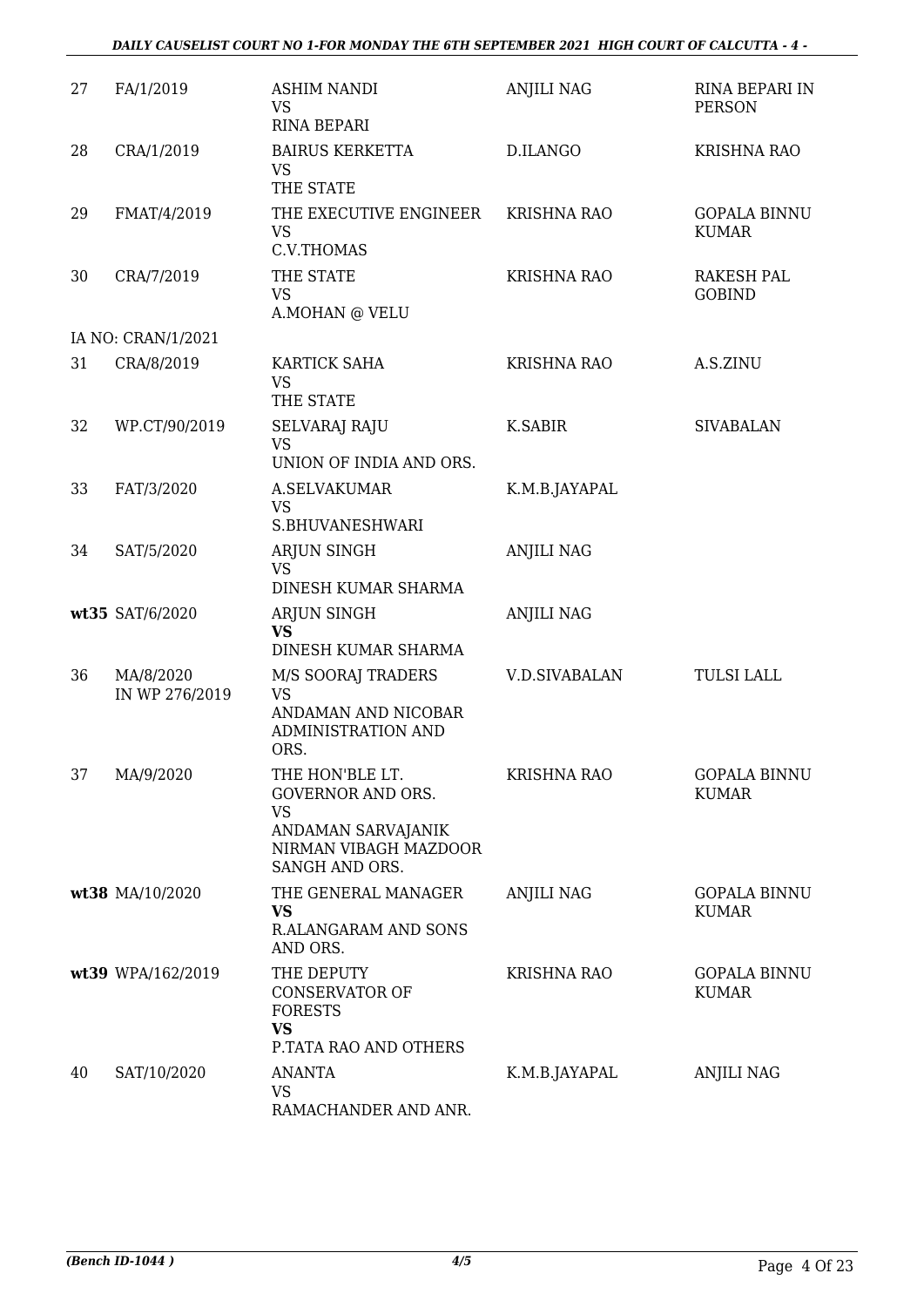| 41 | MA/17/2020<br>IN WP 269/2019  | LAKHI KUMARI MONDAL<br><b>VS</b><br>THE LIEUTENANT<br><b>GOVERNOR AND ORS.</b>                                            | MOHD. TABRAIZ      | KRISHNA RAO, ARUL<br><b>PRASANTH</b> |
|----|-------------------------------|---------------------------------------------------------------------------------------------------------------------------|--------------------|--------------------------------------|
|    | IA NO: CAN/2/2021, CAN/1/2021 |                                                                                                                           |                    |                                      |
| 42 | MA/34/2020                    | THE LIEUTENANT<br><b>GOVERNOR AND ORS.</b><br><b>VS</b><br>CAPT. ALAGURAJ AND ORS.                                        | <b>KRISHNA RAO</b> | <b>ANJILI NAG</b>                    |
|    | IA NO: CAN/1/2021             |                                                                                                                           |                    |                                      |
| 43 | WP.CT/51/2020                 | THE LIEUTENANT<br><b>GOVERNOR AND ORS.</b><br><b>VS</b><br>P. KATHIRESAN AND ANR.                                         | <b>KRISHNA RAO</b> | <b>G. BINNU KUMAR</b>                |
| 44 | WPA(P)/81/2020                | ANDAMAN CHAMBER OF<br><b>COMMERCE AND INDUSTRY</b><br><b>VS</b><br>THE LIEUTENANT<br><b>GOVERNOR AND ORS.</b>             | MD. TABRAIZ        | ARUL PRASANTH                        |
|    | wt45 WPA(P)/84/2020           | ANDAMAN AND NICOBAR<br><b>ISLANDS REAL ESTATE</b><br><b>ASSOCIATION</b><br><b>VS</b><br>THE LIEUTENANT<br><b>GOVERNOR</b> | MD. TABRAIZ        | <b>ARUL PRASANTH</b>                 |
| 46 | WPA(P)/82/2020                | P.KANNAN<br><b>VS</b><br>THE LIEUTENANT<br><b>GOVERNOR AND ORS.</b>                                                       | K.M.B JAYAPAL      | <b>KRISHNA RAO</b>                   |
| 47 | WP.CT/132/2020                | THE LIEUTENANT<br><b>GOVERNOR AND ORS.</b><br><b>VS</b><br>D.C.SUBRAMANYAM AND<br>ORS.                                    | <b>KRISHNA RAO</b> | PHATIK CHANDRA<br><b>DAS</b>         |
| 48 | FAT/1/2021                    | RAM CHANDER<br><b>VS</b><br><b>ANANTA</b>                                                                                 | <b>ANJILI NAG</b>  | <b>KMB JAYAPAL</b>                   |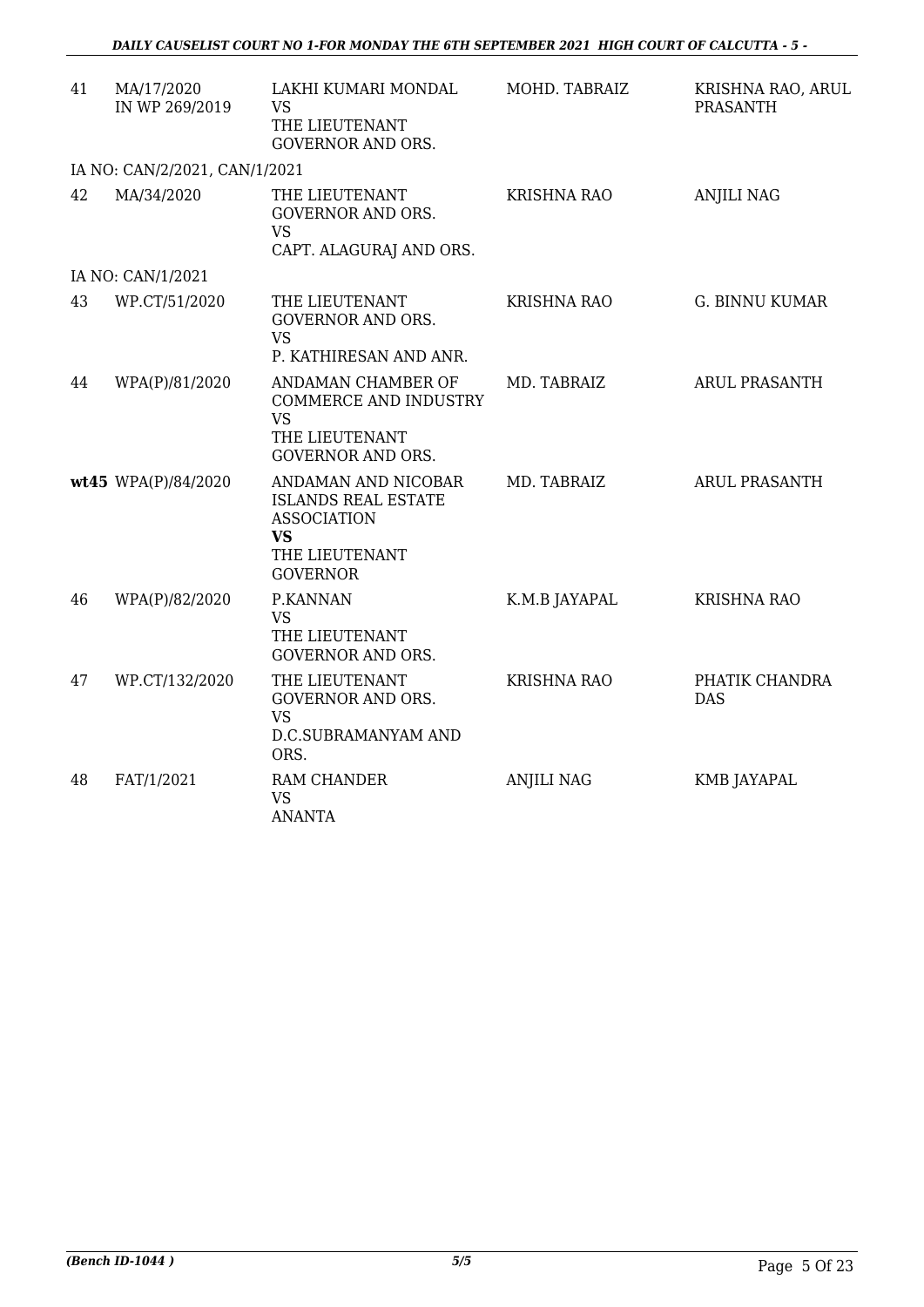

# Calcutta High Court **In The Circuit Bench at Port Blair**

## **Appellate Side**

**DAILY CAUSELIST For Monday The 6th September 2021**

**COURT NO. 1**

**SINGLE BENCH ((SB))**

#### **HON'BLE JUSTICE HARISH TANDON**

#### **MOTION**

| $\mathbf{1}$    | WPA/237/2019 | SHRI. S. M. MUSTAFA<br><b>VS</b><br>THE ANDAMAN AND<br>NICOBAR ADMINISTRATION<br>AND ORS. | G.MINI AND K.M.B.<br>JAYAPAL | <b>KRISHNA RAO</b>                 |
|-----------------|--------------|-------------------------------------------------------------------------------------------|------------------------------|------------------------------------|
| $\overline{2}$  | CO/6/2021    | SHRI. ABDUL ALEEM<br><b>VS</b><br>SHRI. P. K. SATHYAN                                     | N. A. KHAN                   | <b>KRISHNA RAO</b>                 |
| 3               | WPA/58/2021  | KAUSHALYA DEVI<br><b>VS</b><br>THE LIEUTENANT<br><b>GOVERNOR AND ORS.</b>                 | K. M. B. JAYAPAL             | KRISHNA RAO,<br>A.K.MANDAL         |
| 4               | WPA/59/2021  | M.HEERA KUNWAR<br><b>VS</b><br>THE LIEUTENANT<br><b>GOVERNOR AND ORS.</b>                 | K.M.B. Jayapal               | <b>AJAY KUMAR</b><br><b>MANDAL</b> |
| 5               | WPA/60/2021  | PREM KUMARI<br>VS<br>THE LIEUTENANT<br><b>GOVERNOR AND ORS.</b>                           | K.M.B.JAYAPAL                | <b>KRISHNA RAO</b>                 |
| wt <sub>6</sub> | WPA/61/2021  | PREM LALL<br><b>VS</b><br>THE LIEUTENANT<br><b>GOVERNOR AND ORS.</b>                      | K.M.B. JAYAPAL               | <b>KRISHNA RAO</b>                 |
| 7               | WPA/62/2021  | DEEPAK LALL<br><b>VS</b><br>THE LIEUTENANT<br><b>GOVERNOR AND ORS.</b>                    | K.M.B.JAYAPAL                | <b>KRISHNA RAO</b>                 |
| 8               | WPA/65/2021  | KAILASH KUMARI<br><b>VS</b><br>THE LIEUTENANT<br><b>GOVERNOR AND ORS.</b>                 | K.M.B JAYAPAL                | <b>AJAY KUMAR</b><br><b>MANDAL</b> |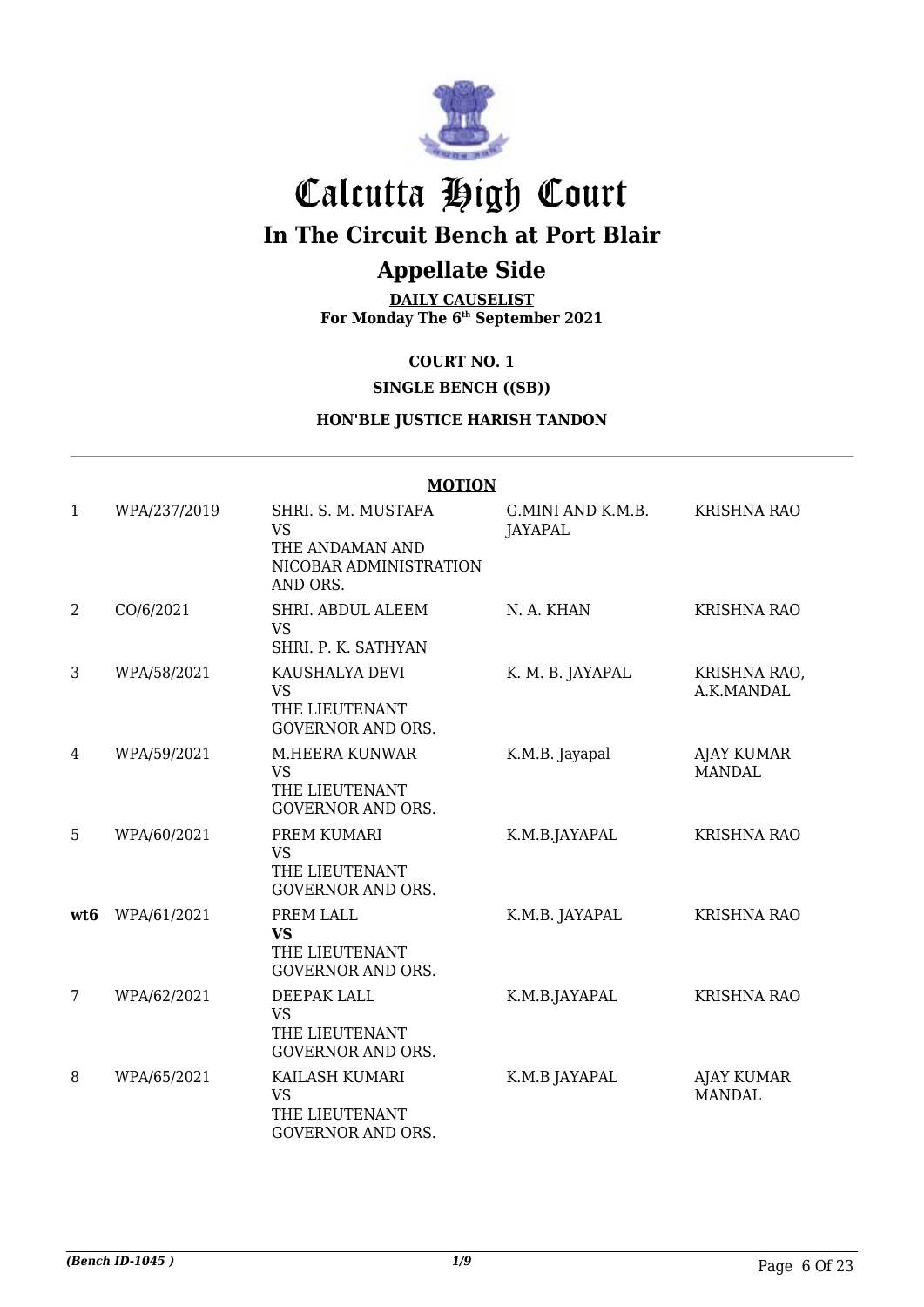| 9  | WPA/74/2021  | N. R. SUDHEER KUMAR<br>AND ORS.<br><b>VS</b><br>THE HON'BLE LIEUTENANT<br><b>GOVERNOR AND ORS.</b> | <b>GOPALA BINNU</b><br><b>KUMAR</b> | <b>KRISHNA RAO</b>                 |
|----|--------------|----------------------------------------------------------------------------------------------------|-------------------------------------|------------------------------------|
| 10 | WPA/78/2021  | ABDUL HASSIM AND ORS.<br><b>VS</b><br>THE LIEUTENANT<br><b>GOVERNOR AND ORS.</b>                   | MOHD. TABRAIZ                       | <b>KRISHNA RAO</b>                 |
| 11 | WPA/92/2021  | SHABAB ALI AND ORS.<br><b>VS</b><br>THE LIEUTENANT<br>GOVERNOR AND ORS.                            | ANANDA HALDER                       | ARUL PRASANTH,<br>K.M.B.JAYAPAL    |
| 12 | WPA/103/2021 | <b>SUKH DEV SINGH</b><br><b>VS</b><br>THE LIEUTENANT<br><b>GOVERNOR</b>                            | <b>ANJILI NAG</b>                   | <b>ARUL PRASANTH</b>               |
| 13 | WPA/115/2021 | <b>ABDUL GAFFAR</b><br><b>VS</b><br>THE LIEUTENANT<br><b>GOVERNOR AND ORS.</b>                     | ANJILI NAG, SHIPRA<br><b>MANDAL</b> | ARUL PRASANTH                      |
| 14 | WPA/124/2021 | M. NOKRAJ<br><b>VS</b><br>THE UNION OF INDIA AND<br>ORS.                                           | RAKESH KUMAR                        | <b>TULSI LALL</b>                  |
| 15 | WPA/127/2021 | <b>R.DILLESWAR RAO</b><br><b>VS</b><br>THE HONBLE LIEUTENANT<br><b>GOVERNOR AND ORS.</b>           | <b>S.GLORIA MARY</b>                | <b>AJAY KUMAR</b><br><b>MANDAL</b> |
| 16 | WPA/130/2021 | SHRI. S. NIJU<br><b>VS</b><br>THE SECRETARY, STATE<br>TRANSPORT AUTHORITY<br>AND ORS.              | MR. ARUN S. KUMAR                   | <b>AJAY KUMAR</b><br><b>MANDAL</b> |
| 17 | WPA/141/2021 | A.JOBOY<br>VS<br>THE ANDAMAN AND<br>NICOBAR ADMINISTRATION<br>AND ANR.                             | K.M.B.JAYAPAL,<br>G.MINI            | KRISHNA RAO                        |
| 18 | WPA/146/2021 | SMTI. PALANIAMMAL<br><b>VS</b><br>THE HONBLE LT.<br><b>GOVERNOR AND ORS.</b>                       | <b>SRIJA DAS</b>                    | <b>ARUL PRASANTH</b>               |
| 19 | WPA/150/2021 | SMTI. E. SHYAMALA<br><b>VS</b><br>THE TEHSILDAR AND ORS.                                           | VISHAL KR. BISWAS                   | <b>KRISHNA RAO</b>                 |
| 20 | WPA/152/2021 | SHRI. ARULANDY<br>VS<br>THE ANDAMAN AND<br>NICOBAR ADMINISTRATION<br>AND ORS.                      | <b>SRIJA DAS</b>                    | <b>KRISHNA RAO</b>                 |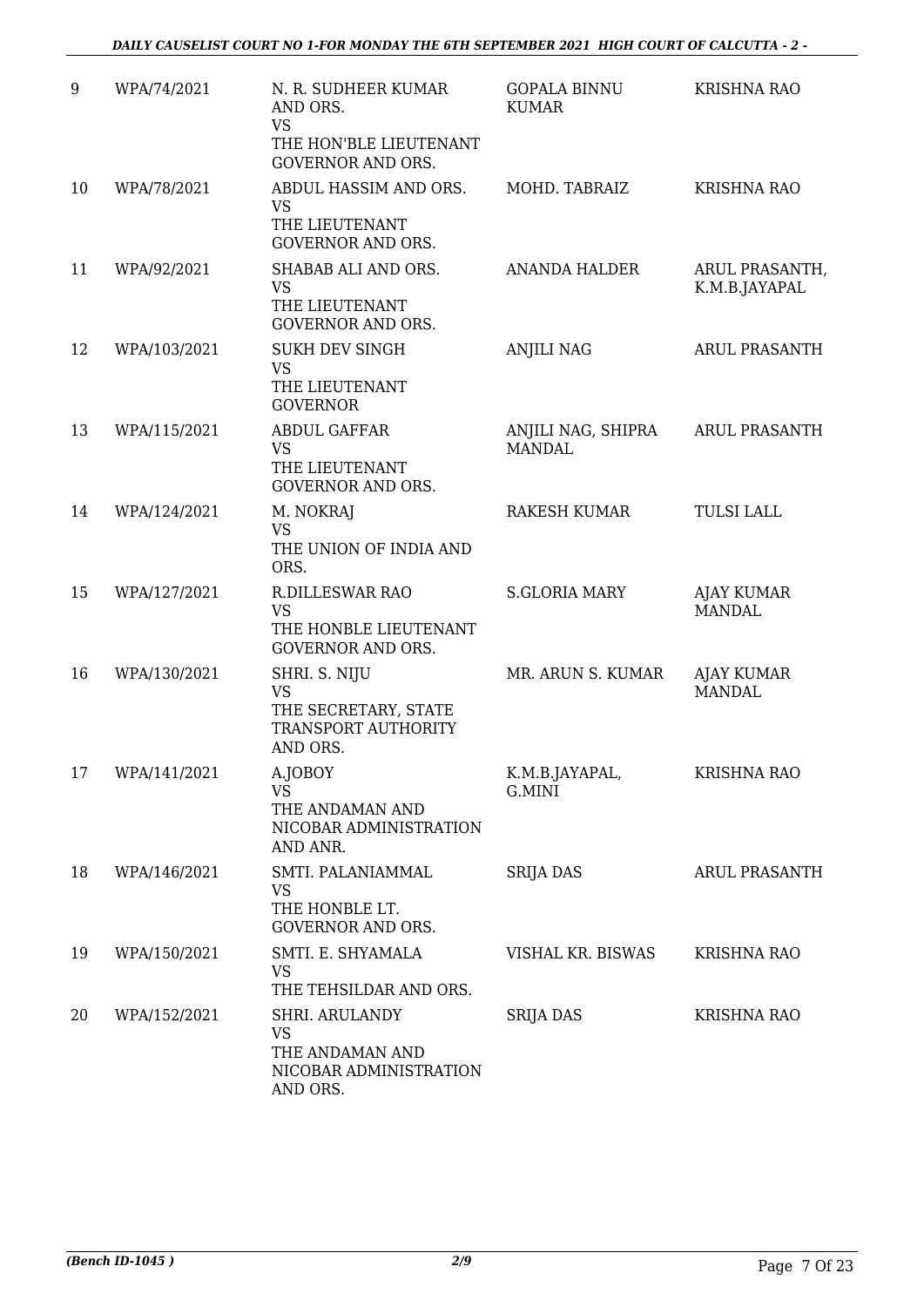| 21 | WPA/155/2021       | <b>SEEMA DEVI</b><br><b>VS</b><br>THE ANDAMAN AND<br>NICOBAR ADMINISTRATION<br>AND ANR.                                | K.M.B.JAYAPAL                                      | AJAY KUMAR<br>MANDAL              |
|----|--------------------|------------------------------------------------------------------------------------------------------------------------|----------------------------------------------------|-----------------------------------|
| 22 | WPA/157/2021       | P. ACHAMMA<br><b>VS</b><br>THE ANDAMAN AND<br>NICOBAR ADMINISTRATION<br>AND ANR.                                       | K.M.B. JAYAPAL                                     | AJAY KUMAR<br><b>MANDAL</b>       |
| 23 | WPA/159/2021       | ARUN MISHRA<br><b>VS</b><br>THE ANDAMAN AND<br>NICOBAR ADMINISTRATION<br>AND ORS.                                      | K. VIJAY KUMAR                                     | <b>KRISHNA RAO</b>                |
| 24 | WPA/161/2021       | M/S THANGAVELU<br>TRADERS AND ANR.<br><b>VS</b><br>THE ANDAMAN AND<br>NICOBAR ADMINISTRATION<br>AND ORS.               | ANJILI NAG,<br><b>V.K.BISWAS</b>                   | <b>KRISHNA RAO</b>                |
| 25 | WPA/164/2021       | A.ALAGAMMAI<br><b>VS</b><br>THE DEPUTY<br>COMMISSIONER AND ORS.                                                        | <b>S.GLORIA MARY</b>                               |                                   |
| 26 | WPA/166/2021       | K.JOG TATA RAO AND ORS.<br><b>VS</b><br>THE DEPUTY<br>COMMISSIONER AND ORS.                                            | N.A.KHAN                                           |                                   |
| 27 | WPA/169/2021       | HOTELIERS ASSOCIATION<br>OF ANDAMAN AND<br>NICOBAR ISLANDS AND<br>ANR.<br><b>VS</b><br>THE CHIEF SECRETARY<br>AND ORS. | ANJILI NAG,<br>V.K.BISWAS                          |                                   |
| 28 | WPA/187/2021       | <b>SMARTSPACE</b><br><b>INFRASTRUCTURE PRIVATE</b><br>LIMITED<br><b>VS</b><br>UNION OF INDIA AND ORS.                  | M.MUKHERJEE,<br>S.SARKAR, SHYAMAL<br><b>SARKAR</b> | KRISHNA RAO, AJAY<br>KUMAR MANDAL |
|    |                    | <b>FOR ORDERS</b>                                                                                                      |                                                    |                                   |
| 29 | WPA/5758/2020      | SHRI. PRASHANTH RAJESH<br>VS<br>UNION OF INDIA AND ANR.                                                                | SOMESH KUMAR<br><b>GHOSH</b>                       | <b>TULSI LALL</b>                 |
|    | IA NO: CAN/1/2021  |                                                                                                                        |                                                    |                                   |
|    | wt30 WPA/5800/2020 | SHRI. PULAPARTHY<br>RAMESH<br><b>VS</b><br>UNION OF INDIA AND ANR.                                                     | SOMESH KUMAR<br><b>GHOSH</b>                       | <b>TULSI LALL</b>                 |

IA NO: CAN/1/2021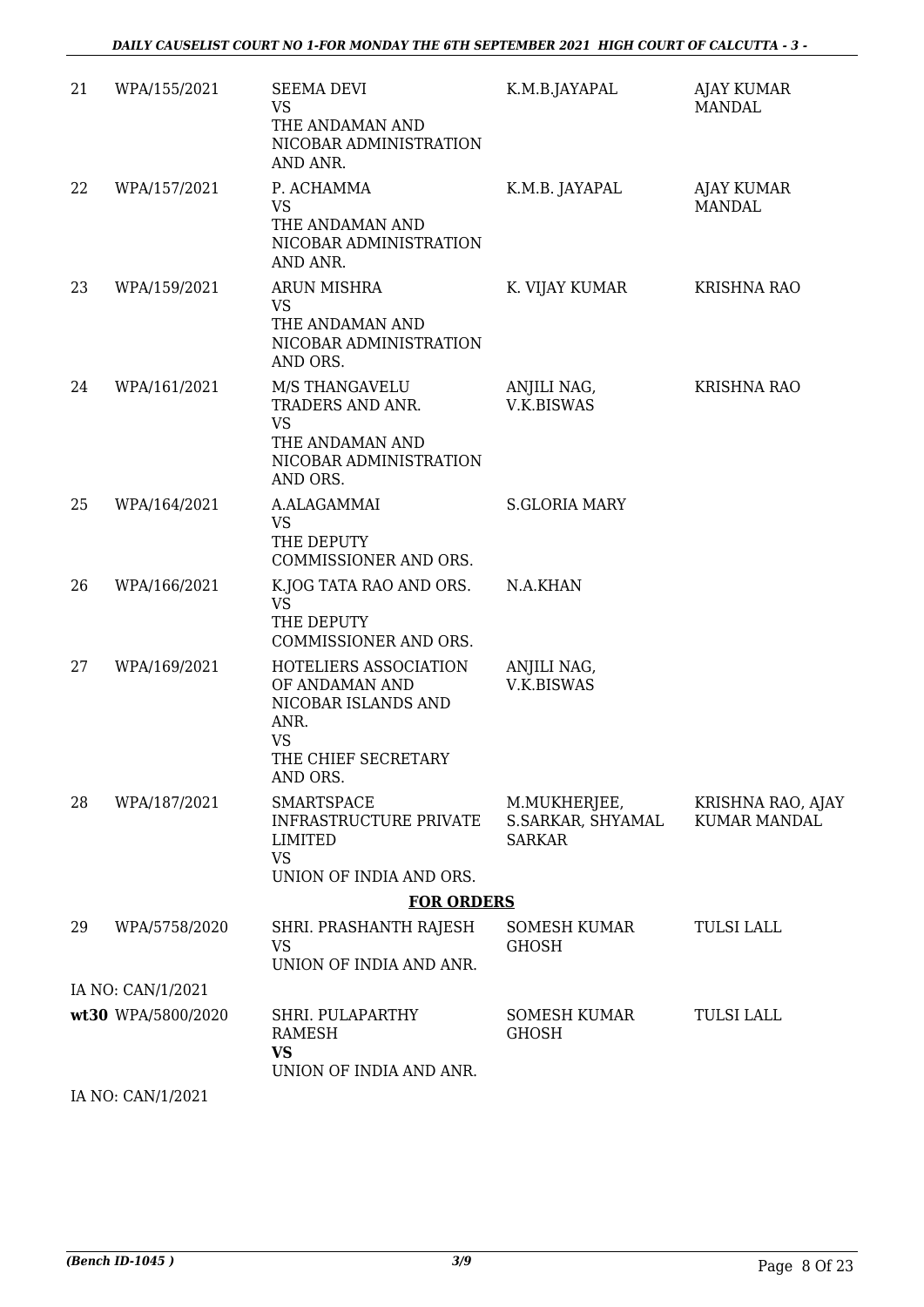|    | wt31 WPA/5865/2020             | SHRI. PULAPARTHY<br><b>SURESH</b><br><b>VS</b><br>UNION OF INDIA AND ANR.                                                                | <b>SOMESH KUMAR</b><br><b>GHOSH</b>                     | <b>TULSI LALL</b>                                                  |
|----|--------------------------------|------------------------------------------------------------------------------------------------------------------------------------------|---------------------------------------------------------|--------------------------------------------------------------------|
|    | IA NO: CAN/1/2021              |                                                                                                                                          |                                                         |                                                                    |
|    |                                | <b>APPLICATION</b>                                                                                                                       |                                                         |                                                                    |
| 32 | FMAT/4/2020                    | MANJU BISWAS AND ORS.<br><b>VS</b><br>THE MANAGER, NEW INDIA<br><b>ASSURANCE COMPANY</b>                                                 | K.M.B.JAYAPAL                                           | <b>ARUL PRASANTH</b>                                               |
|    |                                | LTD.                                                                                                                                     |                                                         |                                                                    |
| 33 | FMAT/5/2020                    | NEW INDIA ASSURANCE<br>CO. LTD.<br><b>VS</b><br>RAJA SEKHAR AND ORS.                                                                     | N.A.KHAN                                                | A.K.CHARABORTY                                                     |
| 34 | RVW/102/2020                   | THE UNION OF INDIA AND<br>ORS.<br><b>VS</b><br>ANDAMAN PLANTATION<br>AND DEVELOPMENT<br>CORPORATION PVT. LTD.                            | <b>VIKRAMJIT</b><br>BANERJEE, ARUL<br>PRASANT, G.INDIRA | <b>RAJA BASU</b><br>CHOUDHURY,<br>A.HUSSAIN, JYOTI<br><b>SINGH</b> |
|    | IA NO: CAN/1/2021              |                                                                                                                                          |                                                         |                                                                    |
| 35 | AP/6/2021                      | M/S. M.K. DEVELOPERS<br><b>VS</b><br><b>JOINT DIRECTOR</b><br>(CONTRACTS) FOR<br><b>ACCEPTING OFFICER</b><br>(CHIEF ENGINEER)            | S.K.GOLDER,<br><b>S.SARKAR</b>                          | <b>TULSI LALL</b>                                                  |
|    |                                | <b>CONTEMPT APPLICATION</b>                                                                                                              |                                                         |                                                                    |
| 36 | CPAN/7/2021<br>IN WP 298/2019  | G.SENGUTTUVAN AND ORS.<br><b>VS</b><br>SUNIL ANCHIPAKA, THE<br>DEPUTY COMMISSIONER<br>AND ANR.                                           | ANJILI NAG, SHIPRA<br><b>MANDAL</b>                     | KRISHNA RAO, AJAY<br><b>KUMAR MANDAL</b>                           |
| 37 | CPAN/11/2021<br>IN WP 914/2020 | DAVINDER PAL SINGH<br><b>VS</b><br>SANJEEV MITAL, THE<br><b>SECRETARY (REVENUE)</b><br>AND ANR.                                          | ANJILI NAG, SHIPRA<br><b>MANDAL</b>                     |                                                                    |
|    |                                | <b>FOR HEARING</b>                                                                                                                       |                                                         |                                                                    |
| 38 | WPA/41/2016                    | UDAY SHANKAR SINGH<br><b>VS</b><br>THE ANDAMAN AND<br>NICOBAR ADMINISTRATION                                                             | G.MINI                                                  |                                                                    |
| 39 | WPA/9/2018                     | P.SUNDARA RAO<br><b>VS</b><br>THE LIEUTENANT<br><b>GOVERNOR AND ORS.</b>                                                                 | <b>GOPALA BINNU</b><br><b>KUMAR</b>                     |                                                                    |
| 40 | WPA/171/2018                   | <b>MULTIPLE AGENCIES</b><br>PRIVATE LIMITED AND ANR.<br><b>VS</b><br><b>ANDAMAN STATE</b><br><b>COOPERATIVE BANK</b><br>LIMITED AND ORS. | RAKESH PAL GOBIND                                       | MOHD. TABRAIZ,<br><b>KRISHNA RAO</b>                               |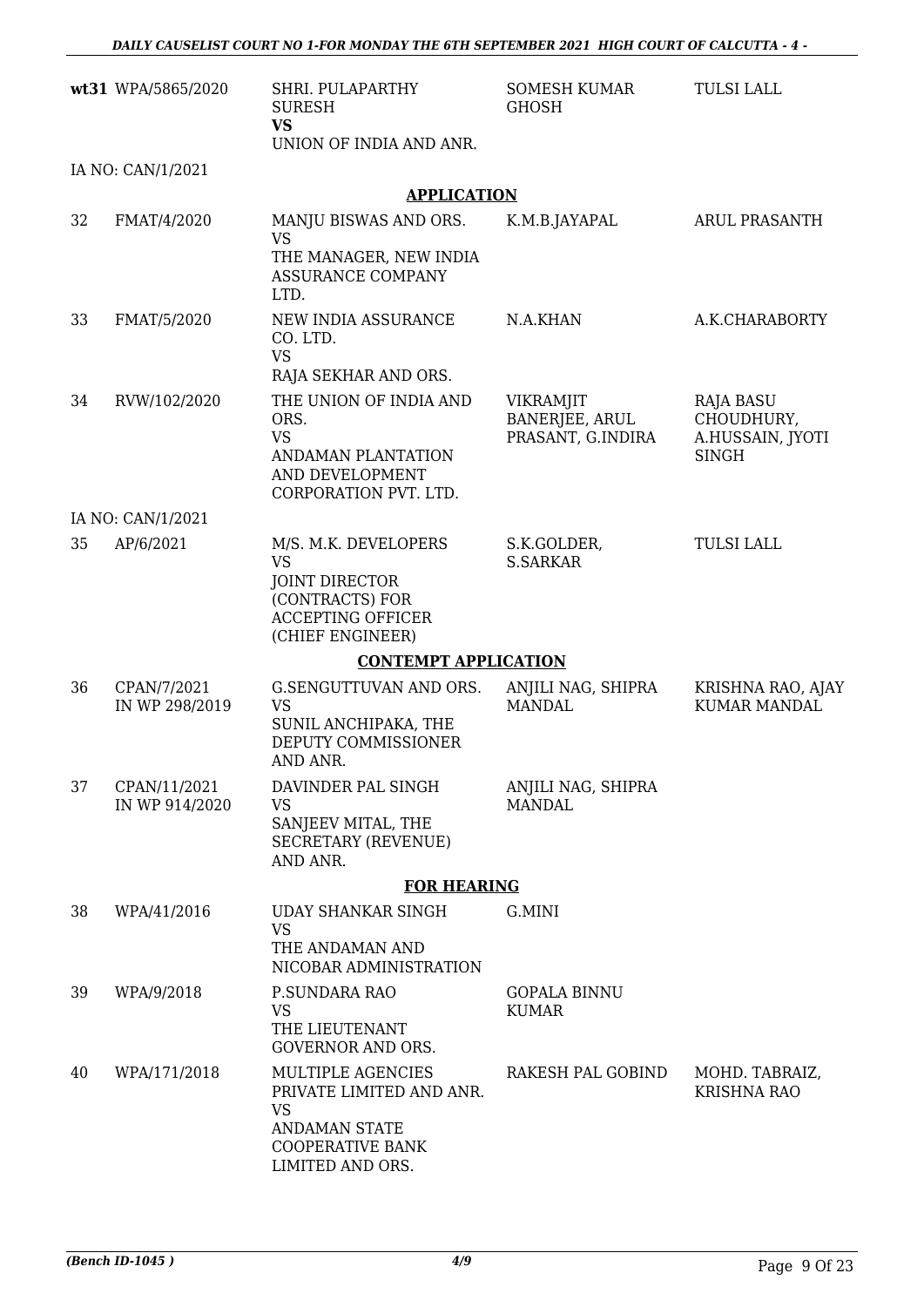| 41 | WPA/236/2018      | <b>EXECUTIVE ENGINEER,</b><br>CONSTRUCTION DIVISION-<br>II, APWD                               | MOHAMMED<br><b>TABRAIZ</b>         | <b>GOPALA BINNU</b><br><b>KUMAR</b>               |
|----|-------------------|------------------------------------------------------------------------------------------------|------------------------------------|---------------------------------------------------|
|    |                   | <b>VS</b><br>S. PRABHAKARAN AND ORS.                                                           |                                    |                                                   |
| 42 | WPA/283/2018      | VANVIKAS EMPLOYEES<br>ASSOCIATION AND ORS.<br>VS<br>HE MINISTRY OF HOME<br>AFFAIRS AND ORS.    | <b>G.BINNU KUMAR</b>               | TULSI LALL,<br>KRISHNA RAO,<br><b>TASNEEM</b>     |
| 43 | SA/1/2019         | USMAN ALI AND ORS.<br><b>VS</b><br>CHAMPA DEVI AND ORS.                                        | N.A.KHAN                           | K.M.B.JAYAPAL,<br>G.MINI, SABRINA<br><b>BEGUM</b> |
|    | wt44 SA/2/2019    | USMAN ALI AND ORS.<br><b>VS</b><br>CHAMPA DEVI AND ORS.                                        | N.A.KHAN                           | K.M.B.JAYAPAL,<br>G.MINI, SABRINA<br><b>BEGUM</b> |
| 45 | FMAT/3/2019       | SABITA DEVI AND ORS.<br><b>VS</b><br>THE MANAGER AND ANR.                                      | K.M.B.JAYAPAL,<br>G.MINI           | ARUL PRASANTH,<br><b>ANITHA HEGDE</b>             |
| 46 | SA/4/2019         | JAI NARAYAN SINGH<br><b>VS</b><br>BADRUDDIN AND ORS.                                           | K.M.B.JAYAPAL                      | N.A.KHAN                                          |
| 47 | SA/7/2019         | <b>SUKHODA ROY</b><br><b>VS</b><br>ANWESHA SARKAR AND<br>ANR.                                  | <b>AJAY KUMAR</b><br><b>MANDAL</b> | K.M.B.JAYAPAL,<br>G.MINI                          |
| 48 | SAT/11/2019       | AJIT RANJAN SAOJAL<br><b>VS</b><br>SANDHAYA RANI SAOJAL<br>AND ORS.                            | <b>ANANDA HALDER</b>               | <b>ARUL PRASANTH</b>                              |
|    | IA NO: CAN/1/2021 |                                                                                                |                                    |                                                   |
| 49 | WPA/101/2019      | M/S ANDAMAN BUBBLES<br>AND ORS.<br><b>VS</b><br>THE LIEUTENANT<br><b>GOVERNOR AND ORS.</b>     | <b>ANJILI NAG</b>                  | KRISHNA RAO, AJAY<br><b>KUMAR MANDAL</b>          |
| 50 | WPA/150/2019      | UTTAM SHIL @ UTTAM<br>SEAL AND ORS.<br><b>VS</b><br>THE LIEUTENANT<br><b>GOVERNOR AND ORS.</b> | <b>ANJILI NAG</b>                  | <b>KRISHNA RAO</b>                                |
|    | wt51 WPA/3/2019   | SHYNI JOSE<br><b>VS</b><br>THE LIEUTENANT<br><b>GOVERNOR AND ORS.</b>                          | <b>ANJILI NAG</b>                  | <b>KRISHNA RAO</b>                                |
|    | wt52 WPA/9/2019   | T. SHANMUGAM<br><b>VS</b><br>THE LIEUTENANT<br><b>GOVERNOR AND ORS.</b>                        | <b>ANJILI NAG</b>                  | <b>KRISHNA RAO</b>                                |
| 53 | WPA/179/2019      | <b>SELVI K.NATHAN</b><br><b>VS</b><br>THE ANDAMAN AND<br>NICOBAR ADMINISTRATION<br>AND ORS.    | K.M.B.JAYAPAL,<br>G.MINI           | <b>KRISHNA RAO</b>                                |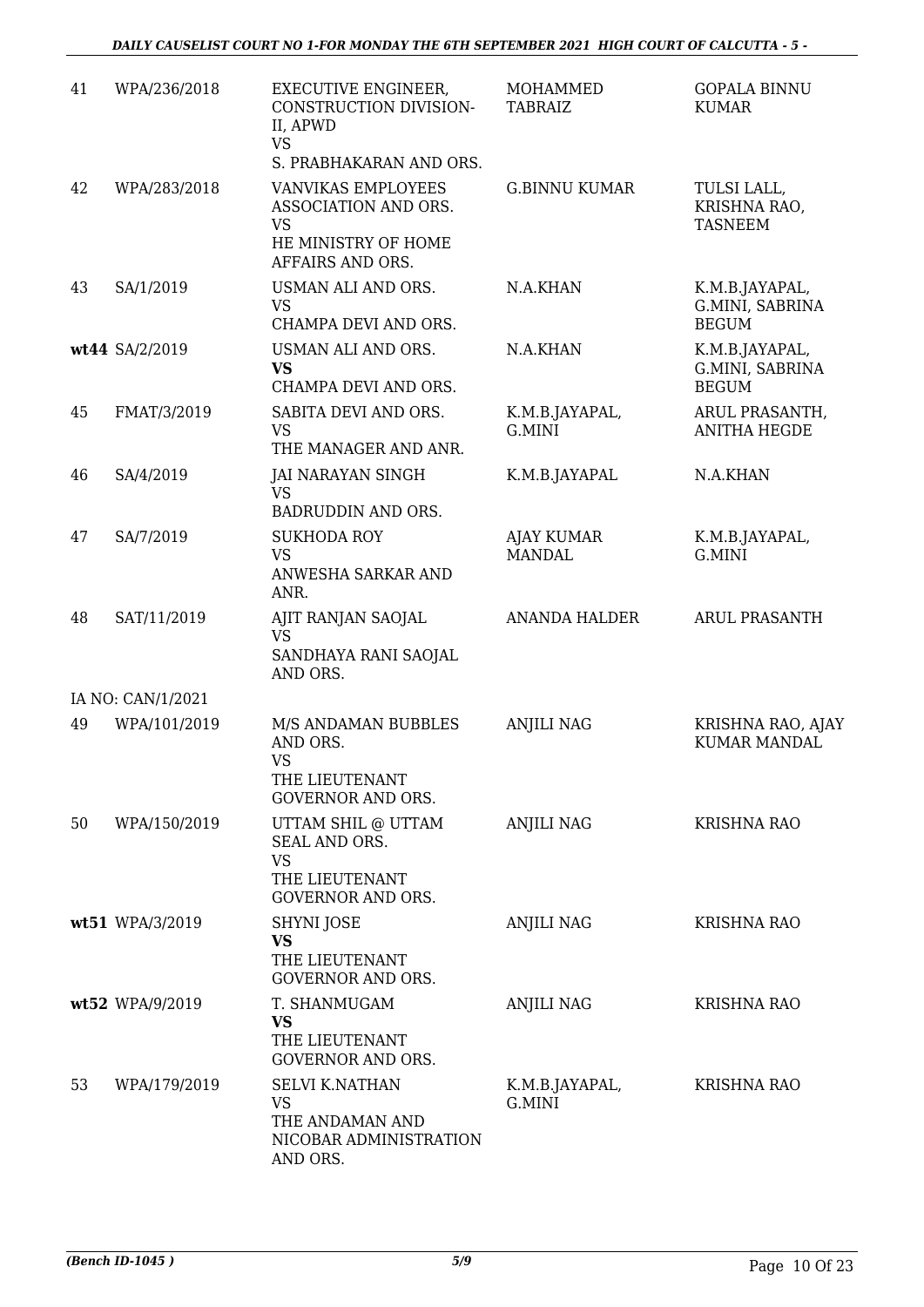| 54 | WPA/203/2019                  | DIVISIONAL FOREST<br>OFFICER, MAYABUNDER<br><b>VS</b><br>SHRI. BIRSA KINDO                                              | S. C. MISHRA                              | <b>GOPALA BINU</b><br><b>KUMAR</b>                |
|----|-------------------------------|-------------------------------------------------------------------------------------------------------------------------|-------------------------------------------|---------------------------------------------------|
|    | wt55 WPA/173/2019             | <b>SHRI BIRSA KINDO</b><br><b>VS</b><br>THE DIVISIONAL FOREST<br>OFFICER, MAYABUNDER                                    | <b>GOPALA BINU KUMAR</b>                  | KRISHNA RAO                                       |
| 56 | WPA/209/2019                  | R. KAUSHALYA AND ORS.<br><b>VS</b><br>THE UNION OF INDIA AND<br>ORS.                                                    | ANJILI NAG, SHIPRA<br><b>MANDAL</b>       | MOHD. TABRAIZ                                     |
| 57 | WPA/226/2019                  | <b>ANDAMAN TIMBER</b><br><b>INDUSTRIES LIMITED</b><br><b>VS</b><br>THE CHIEF SECRETARY<br>AND ORS.                      | K.M.B.JAYAPAL,<br>G.MINI                  | <b>KRISHNA RAO</b>                                |
| 58 | WPA/233/2019                  | SHUBHAM RAJ<br><b>VS</b><br>THE MEDICAL COUNCIL OF<br><b>INDIA AND ORS.</b>                                             | ANJILI NAG, G.BINNU<br><b>KUMAR</b>       | TASNEEM, KRISHNA<br>RAO, RAJINDER<br><b>SINGH</b> |
|    | IA NO: CAN/2/2021, CAN/1/2021 |                                                                                                                         |                                           |                                                   |
| 59 | WPA/241/2019                  | THE EXECUTIVE ENGINEER<br>NORTH ANDAMAN<br>CONSTRUCTION DIVISION<br>(NACD)<br><b>VS</b><br>SMTI. REKHA NAIR AND<br>ORS. | <b>MOHAMMED</b><br><b>TABRAIZ</b>         | <b>GOPALA BINNU</b><br><b>KUMAR</b>               |
| 60 | WPA/246/2019                  | <b>A.SUNDAR</b><br><b>VS</b><br>THE HONBLE LIEUTENANT<br><b>GOVERNOR AND ORS.</b>                                       | <b>GOPALA BINNU</b><br><b>KUMAR</b>       | M.P.KAMARAJ                                       |
| 61 | WPA/263/2019                  | KUMAR HARSHAVARDHAN<br>VS<br>THE UNION OF INDIA AND<br>ORS.                                                             | KMB JAYAPAL                               | TASNEEM                                           |
| 62 | WPA/282/2019                  | <b>MANOJ PAUL</b><br><b>VS</b><br>THE UNION TERRITORY,<br>ADMINISTRATION OF<br>ANDAMAN AND NICOBAR<br>ISLANDS AND ORS.  | IN PERSON                                 | <b>KRISHNA RAO</b>                                |
| 63 | WPA/288/2019                  | SHRI. SHAJAN T. OOMMEN<br>VS<br>ANDAMAN AND NICOBAR<br>ADMINISTRATION AND<br>ORS.                                       | DEEP CHAIM KABIR,<br>S. AJITH PRASAD      | <b>KRISHNA RAO</b>                                |
| 64 | WPA/293/2019                  | RAJESH RAM<br><b>VS</b><br>THE ANDAMAN AND<br>NICOBAR ADMINISTRATION<br>AND ORS.                                        | DEEP CHAIM KABIR,<br><b>S.AJIT PRASAD</b> | ARUL PRASANTH,<br>N.A.KHAN                        |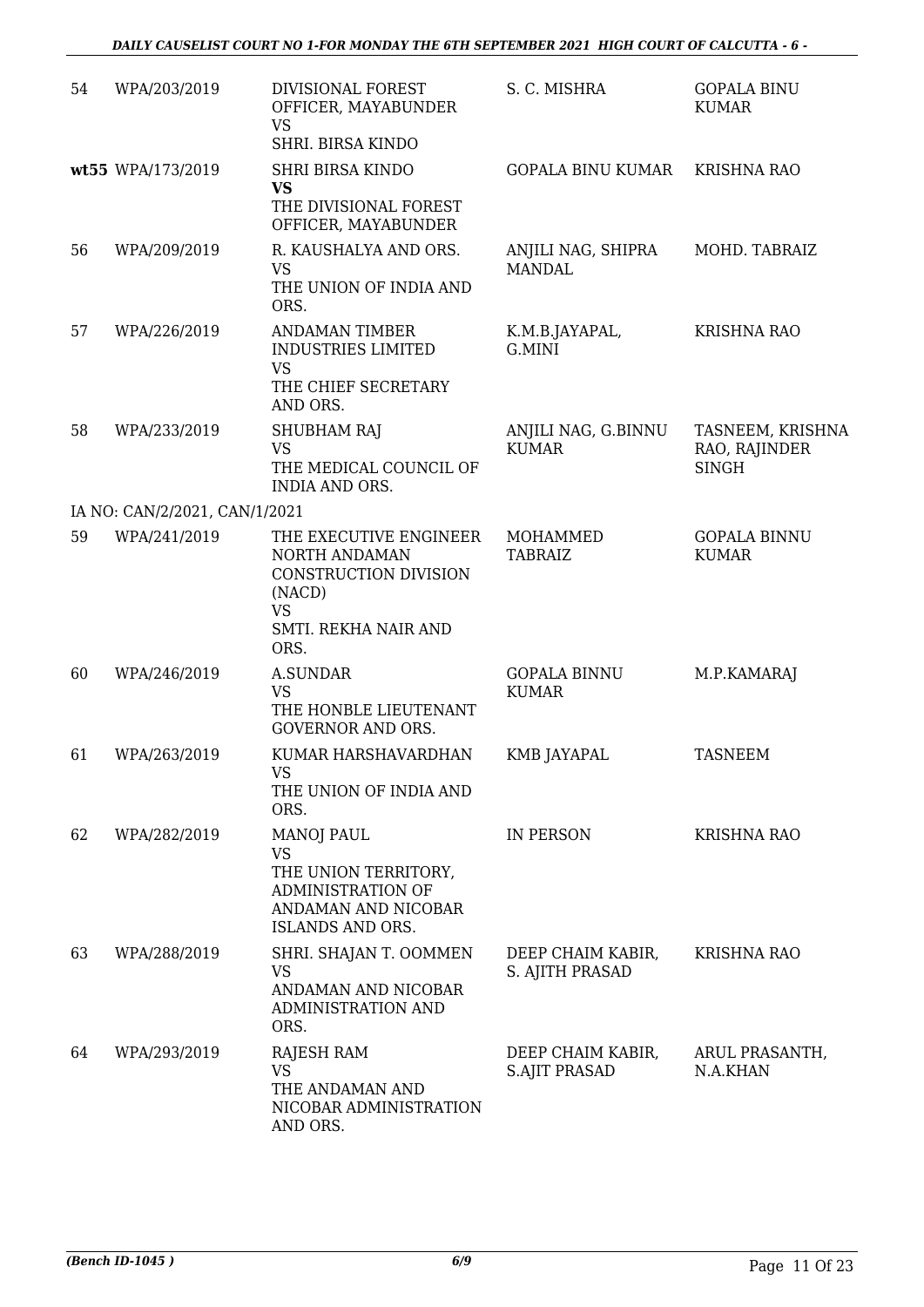*DAILY CAUSELIST COURT NO 1-FOR MONDAY THE 6TH SEPTEMBER 2021 HIGH COURT OF CALCUTTA - 7 -* 

| 65 | WPA/329/2019 | TOURIST WORKERS UNION<br>AND ANR.<br><b>VS</b><br>THE ANDAMAN AND<br>NICOBAR ADMINISTRATION<br>AND ORS. | <b>GOPALA BINNU</b><br><b>KUMAR</b> | KRISHNA RAO,<br><b>ANJILI NAG</b>        |
|----|--------------|---------------------------------------------------------------------------------------------------------|-------------------------------------|------------------------------------------|
| 66 | FMA/1/2020   | ARPITA GHOSH<br><b>VS</b><br>SHIV PRASAD AND ANR.                                                       | MR. KRISHNA RAO                     | S.C.MISHRA                               |
| 67 | SAT/1/2020   | M. T. SAIDU AND ORS.<br><b>VS</b><br>M/S. ANDAMAN TIMBER<br>INDUSTRIES LIMITED AND<br>ANR.              | K. VIJAY KUMAR                      | K. M. B JAYAPAL                          |
| 68 | SAT/7/2020   | KALAIARASAN AND ORS.<br><b>VS</b><br>ASIF ALI AND ORS.                                                  | ANJILI NAG                          | KMB JAYAPAL                              |
| 69 | CO/10/2020   | <b>REKHA ROY</b><br><b>VS</b><br><b>GURUCHAND MAJUMDAR</b><br>AND ORS.                                  | <b>RAKESH KUMAR</b>                 |                                          |
| 70 | WPA/34/2020  | SMTI. REBA MONDAL<br><b>VS</b><br>THE UNION OF INDIA AND<br>ORS.                                        | <b>ANANDA HALDER</b>                | <b>KRISHNA RAO</b>                       |
| 71 | WPA/52/2020  | P.KANNAN<br><b>VS</b><br>THE UNION OF INDIA AND<br>ORS.                                                 | K.M.B.JAYAPAL                       | KRISHNA RAO, AJAY<br><b>KUMAR MANDAL</b> |
| 72 | WPA/76/2020  | <b>JOHN WESLEY</b><br><b>VS</b><br>THE ANDAMAN AND<br>NICOBAR ADMINISTRATION<br>AND ORS.                | K. Vijay Kumar                      | KRISHNA RAO,<br>M.P.KAMARAJ              |
| 73 | WPA/92/2020  | <b>BINA DAS</b><br>VS<br>THE LIEUTENANT<br><b>GOVERNOR AND ORS.</b>                                     |                                     | KRISHNA RAO                              |
| 74 | WPA/95/2020  | <b>ANITA XESS</b><br><b>VS</b><br>THE UNION OF INDIA AND<br>ORS.                                        | <b>GOPALA BINNU</b><br><b>KUMAR</b> |                                          |
| 75 | WPA/97/2020  | P.YADAVA RAO<br><b>VS</b><br>THE UNION OF INDIA AND<br>ORS.                                             | <b>GOPALA BINNU</b><br><b>KUMAR</b> | KRISHNA RAO, AJAY<br><b>KUMAR MANDAL</b> |
| 76 | WPA/102/2020 | SHRI. AKSHAY PANT<br>VS<br>THE UNION OF INDIA AND<br>ORS.                                               | G. MINI AND K.M.B.<br>JAYAPAL       | M.P.KAMARAJ                              |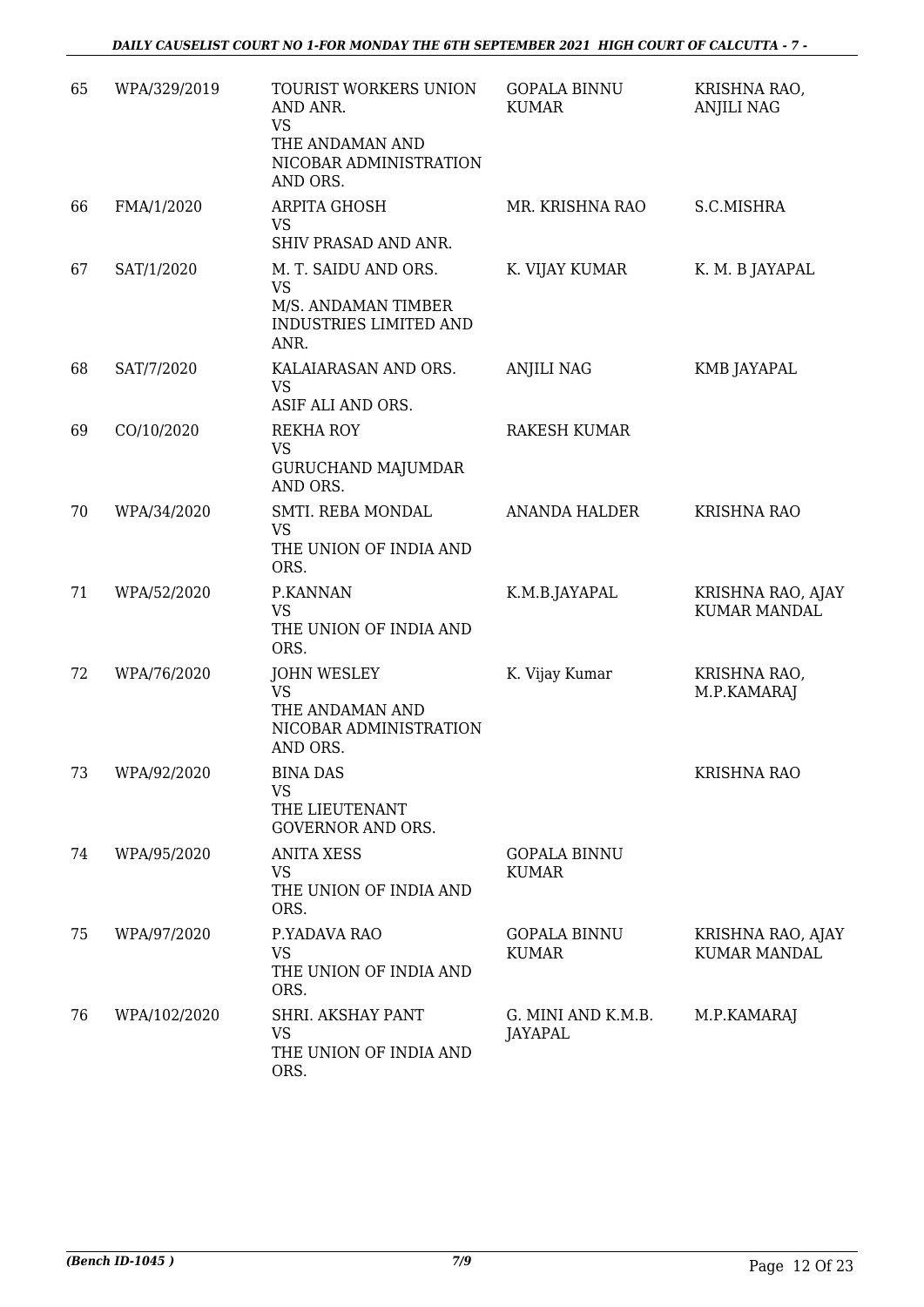| 77 | WPA/105/2020      | PREM KISHEN<br><b>VS</b><br>THE ANDAMAN AND<br>NICOBAR ADMINISTRATION<br>AND ORS.                 | K.M.B.JAYAPAL,<br>G.MINI            | <b>KRISHNA RAO</b>                |
|----|-------------------|---------------------------------------------------------------------------------------------------|-------------------------------------|-----------------------------------|
|    | wt78 WPA/103/2020 | <b>HARISH KISHEN</b><br><b>VS</b><br>THE ANDAMAN AND<br>NICOBAR ADMINISTRATION<br>AND ORS.        | K.M.B.JAYAPAL,<br>G.MINI            | <b>KRISHNA RAO</b>                |
|    | wt79 WPA/104/2020 | <b>RAM KISHEN</b><br>VS<br>THE ANDAMAN AND<br>NICOBAR ADMINISTRATION<br>AND ORS.                  | K.M.B.JAYAPAL,<br>G.MINI            | <b>KRISHNA RAO</b>                |
|    | wt80 WPA/106/2020 | PERNITA DEVI<br><b>VS</b><br>THE ANDAMAN AND<br>NICOBAR ADMINISTRATION<br>AND ORS.                | K.M.B.JAYAPAL,<br>G.MINI            | <b>KRISHNA RAO</b>                |
|    | wt81 WPA/110/2020 | <b>KHATHIJA</b><br><b>VS</b><br>THE UNION OF INDIA AND<br>ORS.                                    | K.M.B.JAYAPAL                       | <b>KRISHNA RAO</b>                |
|    | wt82 WPA/70/2021  | HAR JEEVAN RAM<br>VS<br>THE LIEUTENANT<br><b>GOVERNOR AND ORS.</b>                                | K.M.B.JAYAPAL                       | K.M.B.JAYAPAL                     |
|    | wt83 WPA/71/2021  | PREM KISHEN<br><b>VS</b><br>THE ANDAMAN AND<br>NICOBAR ADMINISTRATION<br>AND ORS.                 | K.M.B.JAYAPAL                       | <b>KRISHNA RAO</b>                |
|    | wt84 WPA/72/2021  | <b>HARISH KISHEN</b><br>VS.<br>THE ANDAMAN AND<br>NICOBAR ADMINISTRATION<br>AND ORS.              | K.M.B. JAYAPAL                      | <b>KRISHNA RAO</b>                |
| 85 | WPA/107/2020      | THE EXECUTIVE ENGINEER<br><b>VS</b><br>S.MANOHARI AND ORS.                                        | <b>KRISHNA RAO</b>                  | <b>G.BINNU KUMAR</b>              |
|    | wt86 WPA/117/2020 | S.MANOHARI AND ORS.<br><b>VS</b><br>THE EXECUTIVE<br>ENGINEER, PORT BLAIR<br>NORTH DIVISION, APWD | <b>GOPALA BINNU</b><br><b>KUMAR</b> | <b>KRISHNA RAO</b>                |
| 87 | WPA/116/2020      | BIJLI KAAMGAR UNION AND<br>ANR.<br><b>VS</b><br>THE HONBLE<br>LT.GOVERNOR AND ORS.                | <b>GOPALA BINNU</b><br><b>KUMAR</b> | KRISHNA RAO, AJAY<br>KUMAR MANDAL |
| 88 | WPA/121/2020      | SOBHANA KUMARI<br>VS<br>THE LIEUTENANT<br>GOVERNOR AND ORS.                                       | <b>GOPALA BINNU</b><br><b>KUMAR</b> | <b>KRISHNA RAO</b>                |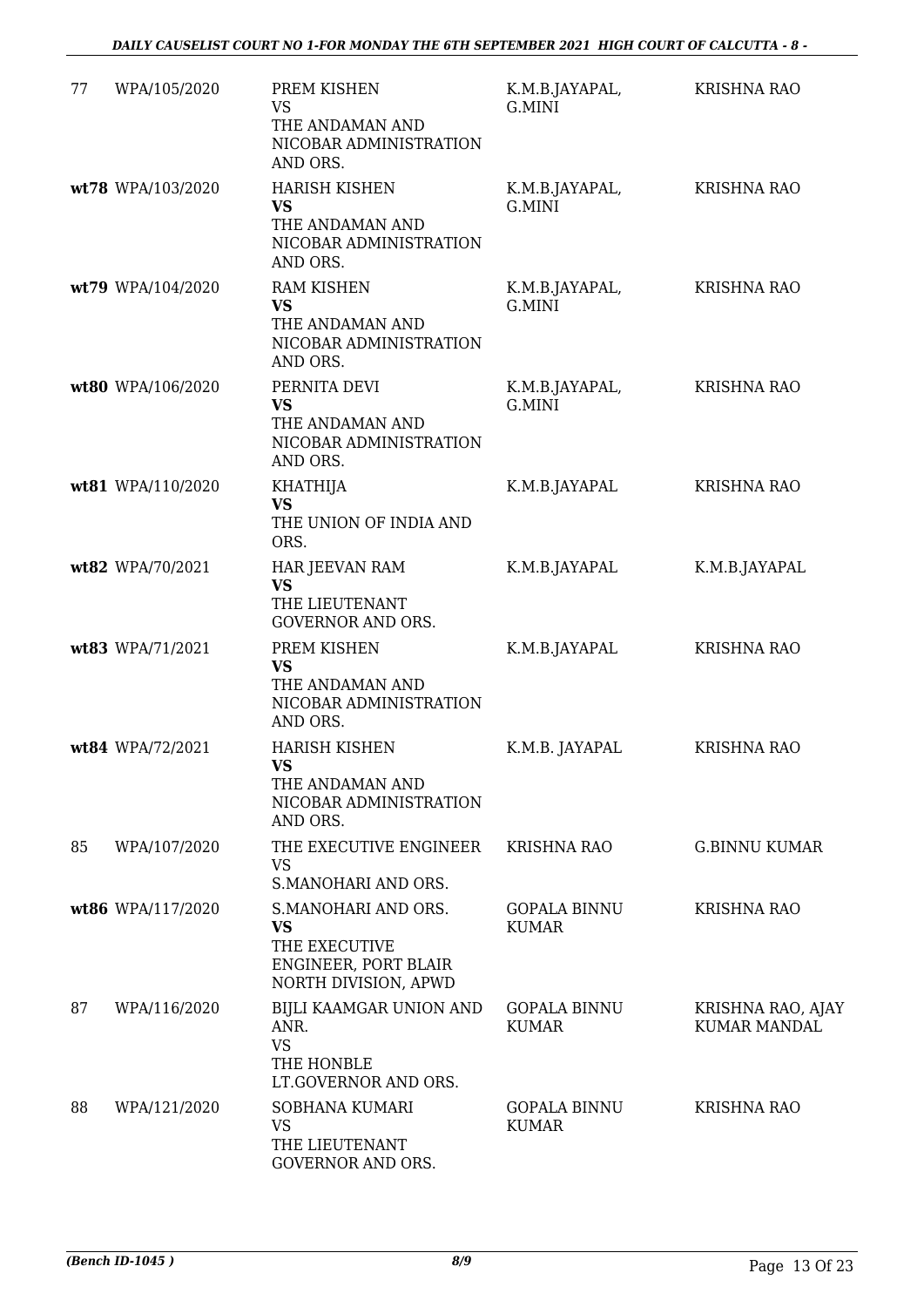| 89 | WPA/123/2020  | M.KRISHNAN<br><b>VS</b><br>THE LT GOVERNOR AND<br>ORS.                                                                     | MOHAMMED<br>TABRAIZ                   | ARUL PRASANTH                             |
|----|---------------|----------------------------------------------------------------------------------------------------------------------------|---------------------------------------|-------------------------------------------|
| 90 | WPA/131/2020  | <b>SOURAV MISRA</b><br><b>VS</b><br>THE ANDAMAN AND<br>NICOBAR ADMINISTRATION<br>AND ORS.                                  | K.VIJAY KUMAR                         | <b>KRISHNA RAO</b>                        |
| 91 | WPA/137/2020  | MOHD. NASRULLAH<br><b>VS</b><br>THE COMMISSIONER,<br><b>GOOD AND SERVICE TAX</b><br>AND ORS.                               | ANANDA HALDER                         | KRISHNA RAO,<br>A.K.MANDAL                |
| 92 | WPA/149/2020  | M/S T.T. TRADING<br>COMPANY AND ANR.<br><b>VS</b><br>THE ANDAMAN AND<br>NICOBAR ADMINISTRATION<br>AND ORS.                 | <b>ANJILI NAG</b>                     | <b>ARUL PRASANTH</b>                      |
| 93 | WPA/8463/2020 | SHRI. V. RAVICHANDRAN<br>AND ANR.<br><b>VS</b><br>THE LT.GOVERNOR AND<br>ORS.                                              | <b>GOPALA BINU KUMAR</b>              | KRISHNA RAO, AJAY<br><b>KUMAR MANDAL</b>  |
| 94 | WPA/9283/2020 | RITHI SINGH AND ORS.<br><b>VS</b><br>THE LIEUTENANT<br><b>GOVERNOR AND ORS.</b>                                            | <b>ANJILI NAG</b>                     | KRISHNA RAO, AJAY<br><b>KUMAR MANDAL</b>  |
| 95 | WPA/2/2021    | <b>S.RAVINDRAN</b><br><b>VS</b><br>THE ADMINISTRATOR AND<br>ORS.                                                           | ANJILI NAG, SHIPRA<br><b>MANDAL</b>   | KRISHNA RAO,<br>A.K.MANDAL                |
| 96 | WPA/46/2021   | M. MEGHAVARNAM AND<br>ORS.<br><b>VS</b><br>THE DIRECTOR GENERAL<br>OF SHIPPING AND ORS.                                    | ANJILI NAG, SHIPRA<br><b>MANDAL</b>   | TULSI LALL,<br>KRISHNA RAO,<br>A.K.MANDAL |
| 97 | WPA/134/2021  | M/S SALCON ENGINEERS<br>AND FABRICATORS AND<br>ANR.<br><b>VS</b><br>THE CHAIRMAN, STATE<br>TRANSPORT AUTHORITY<br>AND ORS. | V.D.SIVABALAN,<br><b>RAKESH KUMAR</b> | <b>KRISHNA RAO</b>                        |
| 98 | WPA/185/2021  | THE INDIA RED CROSS<br><b>SOCIETY</b><br><b>VS</b><br>THE ANDAMAN AND<br>NICOBAR ADMINISTRATION                            | MOHD. TABRAIZ                         | KRISHNA RAO, AJAY<br><b>KUMAR MANDAL</b>  |

IA NO: CAN/2/2021, CAN/1/2021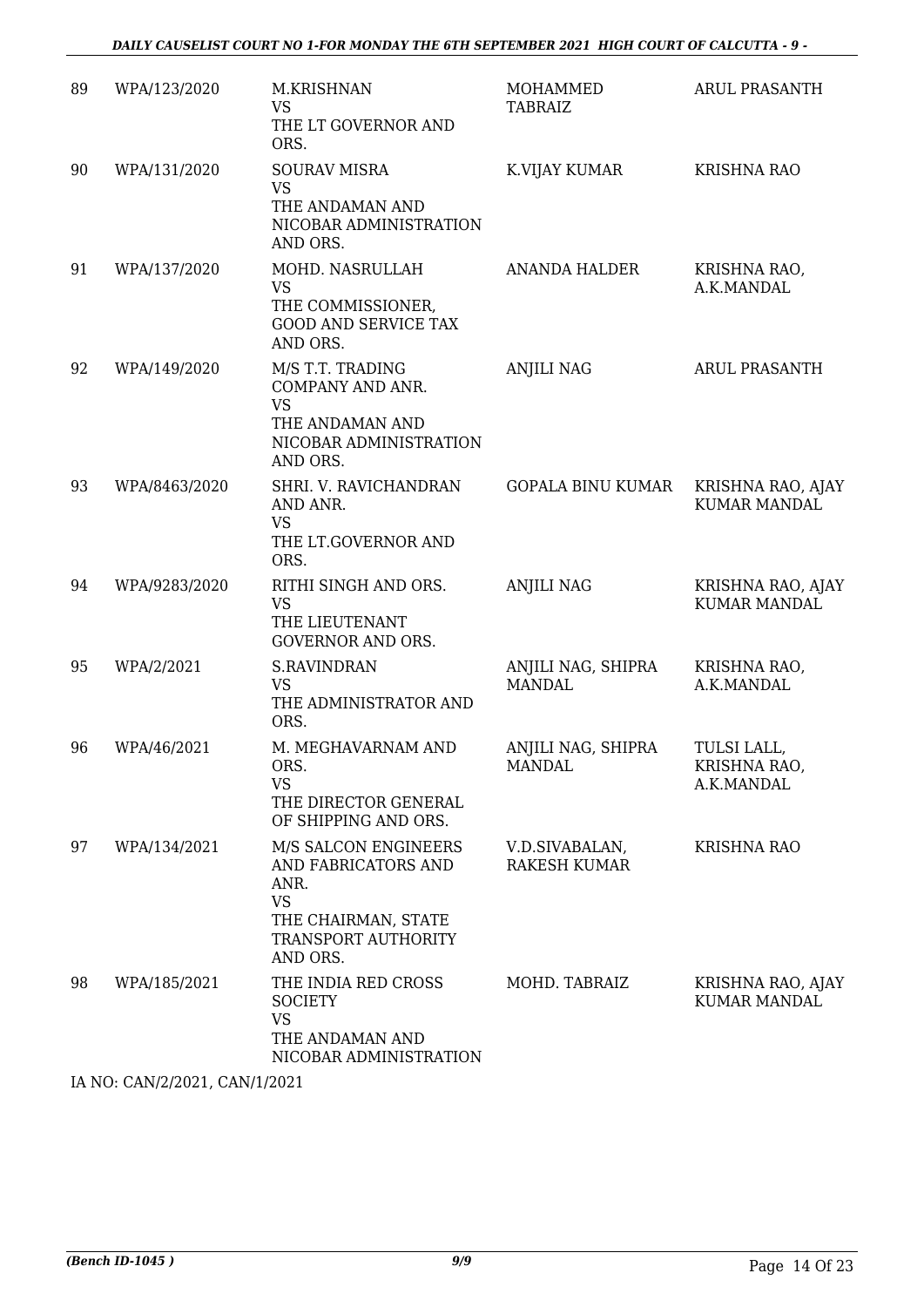

# Calcutta High Court **In The Circuit Bench at Port Blair**

### **Appellate Side**

**DAILY CAUSELIST For Monday The 6th September 2021**

**COURT NO. 2**

**SINGLE BENCH (SB)**

#### **HON'BLE JUSTICE SHIVAKANT PRASAD**

|              | <b>MOTION</b>      |                                                                                      |                                     |                                    |  |  |
|--------------|--------------------|--------------------------------------------------------------------------------------|-------------------------------------|------------------------------------|--|--|
| $\mathbf{1}$ | CRR/18/2019        | <b>RUPESH KISHEN</b><br><b>VS</b><br>THE STATE                                       | RAKESH PAL GOBIND                   | KRISHNA RAO                        |  |  |
| 2            | CRR/27/2019        | <b>VINITA KUMARI</b><br><b>VS</b><br>N.KRISHNAN                                      | <b>KRISHNA RAO</b>                  | K.M.B.JAYAPAL                      |  |  |
|              | IA NO: CRAN/1/2021 |                                                                                      |                                     |                                    |  |  |
| 3            | CRR/2/2020         | <b>JANAK RAM</b><br><b>VS</b><br>SITAMMA AND ANR.                                    | R.P.GOBIND,<br>P.MENON              | KRISHNA RAO,<br>A.K.MANDAL         |  |  |
| 4            | WPA/4/2021         | A.R.GANAPATHI<br><b>VS</b><br>THE LIEUTENANT<br><b>GOVERNOR AND ORS.</b>             | <b>ANANDA HALDER</b>                | <b>KRISHNA RAO</b>                 |  |  |
| 5            | CRR/6/2021         | ZUBAIR P.K.<br><b>VS</b><br>THE STATE                                                | MOHD. TABRAIZ                       | <b>KRISHNA RAO</b>                 |  |  |
| 6            | CRR/7/2021         | PARAMESHWARAN<br><b>VS</b><br>THE STATE                                              | K.M.B.JAYAPAL,<br>G.MINI            |                                    |  |  |
| 7            | WPA/73/2021        | M.D. KASID ALI<br><b>VS</b><br>THE ANDAMAN AND<br>NICOBAR ADMINISTRATION<br>AND ORS. | <b>SUBIR KUMAR</b><br><b>GOLDER</b> | <b>KRISHNA RAO</b>                 |  |  |
| 8            | WPA/76/2021        | <b>RAM BHAJAN</b><br><b>VS</b><br>THE LIEUTENANT<br><b>GOVERNOR AND ORS.</b>         | K.M.B JAYAPAL                       | <b>AJAY KUMAR</b><br><b>MANDAL</b> |  |  |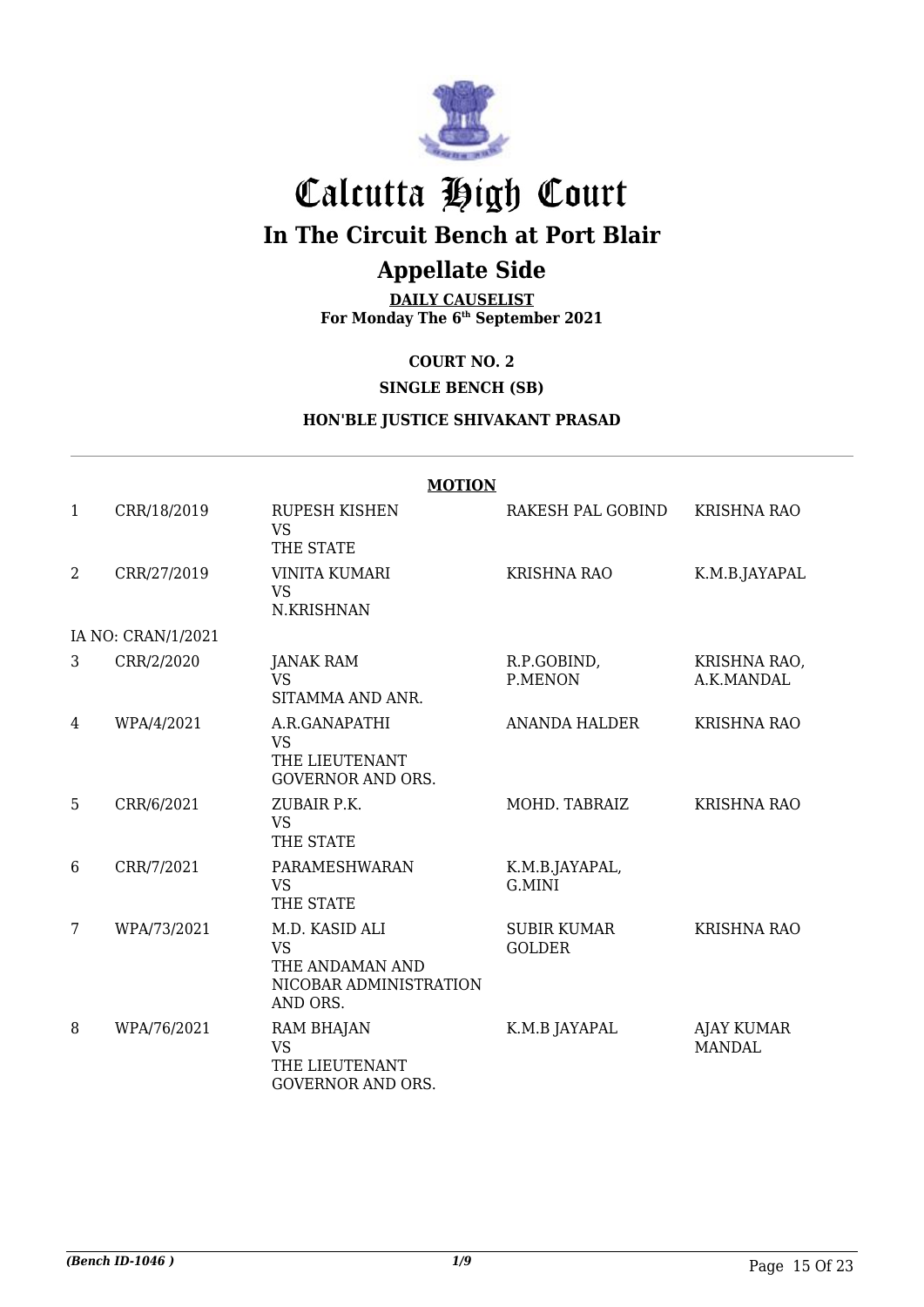| 9  | WPA/91/2021  | V.M. KUNJAMOO<br><b>VS</b><br>THE ANDAMAN AND<br>NICOBAR ADMINISTRATION<br>AND ORS.           | DEEP CHAIM KABIR,<br>S. AJITH PRASAD | <b>KRISHNA RAO</b>                       |
|----|--------------|-----------------------------------------------------------------------------------------------|--------------------------------------|------------------------------------------|
| 10 | WPA/104/2021 | SMTI. VELLAIAMMAL<br><b>VS</b><br>THE ANDAMAN AND<br>NICOBAR ADMINISTRATION<br>AND 03 ORS.    | R. ARUL PETER                        | <b>KRISHNA RAO</b>                       |
| 11 | WPA/117/2021 | FRANCIS KISPOTTA<br>VS<br>THE ANDAMAN AND<br>NICOBAR ADMINISTRATION<br>AND ORS.               | K.M.B.JAYAPAL,<br>G.MINI             | <b>KRISHNA RAO</b>                       |
| 12 | WPA/118/2021 | POULOUS ANAND<br><b>VS</b><br>THE ANDAMAN AND<br>NICOBAR ADMINISTRATION<br>AND ORS.           | K.M.B.JAYAPAL,<br>G.MINI             | <b>KRISHNA RAO</b>                       |
| 13 | WPA/119/2021 | LORENCE MINJ<br><b>VS</b><br>THE ANDAMAN AND<br>NICOBAR ADMINISTRATION<br>AND ORS.            | K.M.B.JAYAPAL,<br>G.MINI             | <b>KRISHNA RAO</b>                       |
| 14 | WPA/120/2021 | DOMINIC BARLA<br><b>VS</b><br>THE ANDAMAN AND<br>NICOBAR ADMINISTRATION<br>AND ORS.           | K.M.B.JAYAPAL,<br>G.MINI             | <b>KRISHNA RAO</b>                       |
| 15 | WPA/121/2021 | SUSANTI TIRKEY AND ORS.<br><b>VS</b><br>THE ANDAMAN AND<br>NICOBAR ADMINISTRATION<br>AND ORS. | K.M.B.JAYAPAL,<br>G.MINI             | <b>KRISHNA RAO</b>                       |
| 16 | WPA/122/2021 | MATEL MINJ AND ANR.<br><b>VS</b><br>THE ANDAMAN AND<br>NICOBAR ADMINISTRATION<br>AND ORS.     | K.M.B.JAYAPAL,<br>G.MINI             | KRISHNA RAO, AJAY<br><b>KUMAR MANDAL</b> |
| 17 | WPA/123/2021 | MANGAL GURIA AND ANR.<br>VS<br>THE ANDAMAN AND<br>NICOBAR ADMINISTRATION<br>AND ORS.          | K.M.B.JAYAPAL,<br>G.MINI             | K.M.B.JAYAPAL,<br>G.MINI                 |
| 18 | WPA/126/2021 | SMTI. PAVITRA KUMARI<br><b>VS</b><br>THE ANDAMAN AND<br>NICOBAR ADMINISTRATION<br>AND ORS.    | K.M.B.JAYAPAL AND<br>G. MINI         | <b>AJAY KUMAR</b><br><b>MANDAL</b>       |
| 19 | WPA/129/2021 | SHRI. MURUGESHAN<br><b>VS</b><br>THE ANDAMAN AND<br>NICOBAR ADMINISTRATION<br>AND ORS.        | MR. K. VIJAY KUMAR                   | <b>AJAY KUMAR</b><br><b>MANDAL</b>       |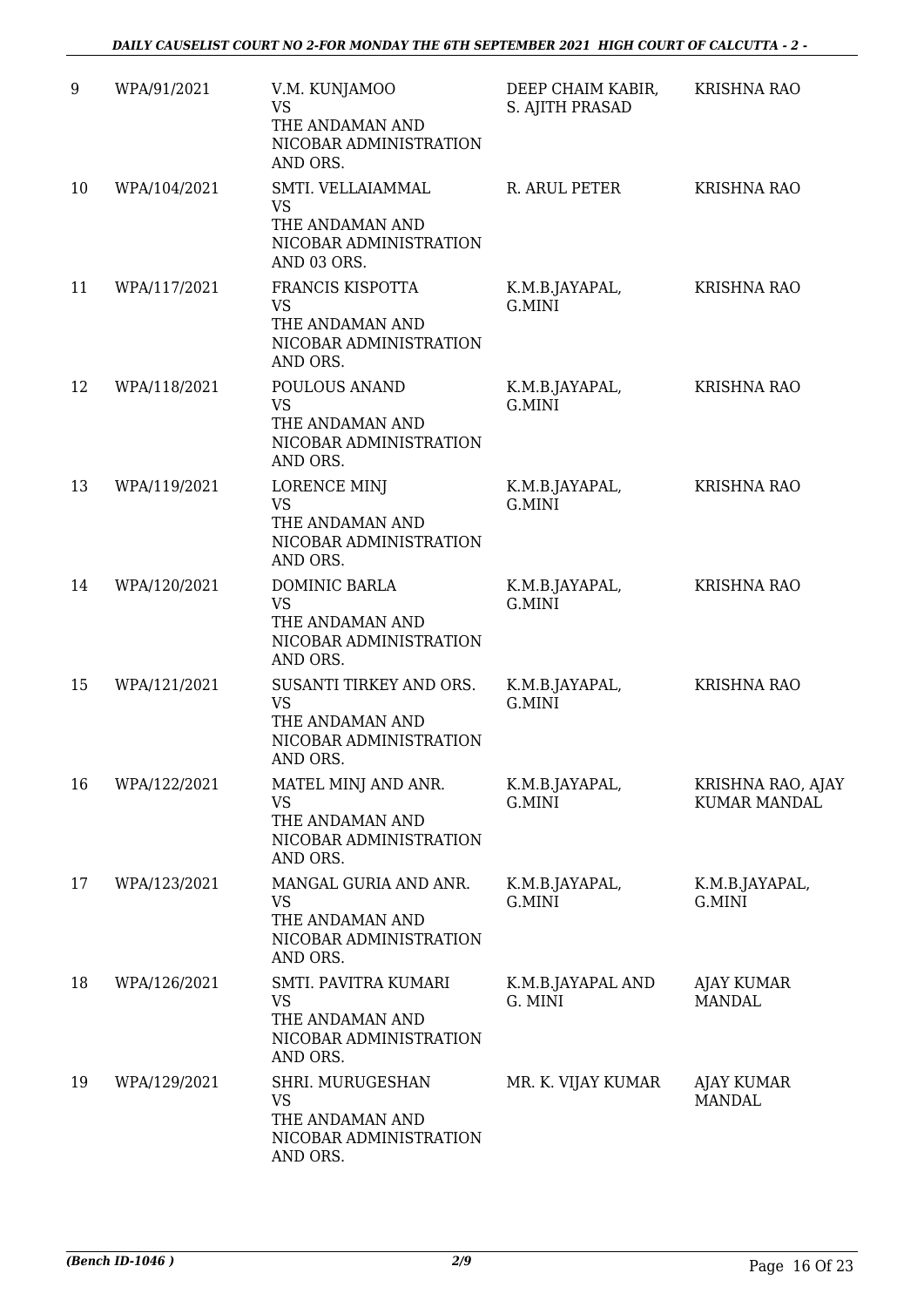| 20 | WPA/138/2021 |                                                                                                  |                                                        | <b>KRISHNA RAO</b>                 |
|----|--------------|--------------------------------------------------------------------------------------------------|--------------------------------------------------------|------------------------------------|
|    |              | M.K.BANERJEE<br><b>VS</b><br>ANDAMAN AND NICOBAR<br>ADMINISTRATION AND<br>ORS.                   | K.M.B.JAYAPAL,<br>G.MINI                               |                                    |
| 21 | WPA/144/2021 | SHRI. SHEIK SAFIUL ISLAM<br><b>VS</b><br>THE TEHSILDAR                                           | MR. K. SABIR                                           |                                    |
| 22 | WPA/148/2021 | HOTEL SEASHELL AND<br><b>OTHERS</b><br><b>VS</b><br>THE LIEUTENANT<br><b>GOVERNOR AND OTHERS</b> | <b>ANJILI NAG</b>                                      | <b>KRISHNA RAO</b>                 |
| 23 | WPA/151/2021 | V.PANDI SELVI<br><b>VS</b><br>THE ANDAMAN AND<br>NICOBAR ADMINISTRATION<br>AND ORS.              | <b>SRIJA DAS</b>                                       | <b>KRISHNA RAO</b>                 |
| 24 | WPA/153/2021 | RAKESH KUMAR YADAV<br><b>VS</b><br>THE ANDAMAN AND<br>NICOBAR ADMINISTRATION<br>AND ORS.         | V.D.SIVABALAN, SRIJA<br><b>DAS</b>                     | <b>KRISHNA RAO</b>                 |
| 25 | WPA/156/2021 | <b>SANJAY KUMAR</b><br><b>VS</b><br>THE ANDAMAN AND<br>NICOBAR ADMINISTRATION<br>AND ORS.        | R.P.GOBIND,<br>S.C.MISHRA                              | <b>AJAY KUMAR</b><br><b>MANDAL</b> |
| 26 | WPA/158/2021 | MUKUNDA MONDAL<br><b>VS</b><br>THE SECRETARY, STATE<br>TRANSPORT AUTHORITY<br>AND ORS.           | ARUN S. KUMAR                                          | AJAY KUMAR<br><b>MANDAL</b>        |
| 27 | WPA/160/2021 | <b>BALA CHANDRAN</b><br>VS<br>THE ANDAMAN AND<br>NICOBAR ADMINISTRATION<br>AND ORS.              | S.AJITH PRASAD,<br>D.C.KABIR                           | <b>KRISHNA RAO</b>                 |
| 28 | WPA/163/2021 | <b>SUNITA DEVI</b><br>VS<br>THE DIRECTOR,<br>DIRECTORATE OF<br>EDUCATION AND ORS.                | R.P.GOBIND,<br>S.C.MISHRA,<br>P.MENON,<br>P.A.M.SABITH |                                    |
| 29 | WPA/165/2021 | K.ABDULLA<br><b>VS</b><br>THE ANDAMAN AND<br>NICOBAR ADMINISTRATION<br>AND ORS.                  | <b>V.D.SIVA BALAN</b>                                  |                                    |
| 30 | WPA/167/2021 | RITA TIRKEY AND ORS.<br>VS<br>THE SECRETARY, PBMC<br>AND ORS.                                    | K.SABIR                                                |                                    |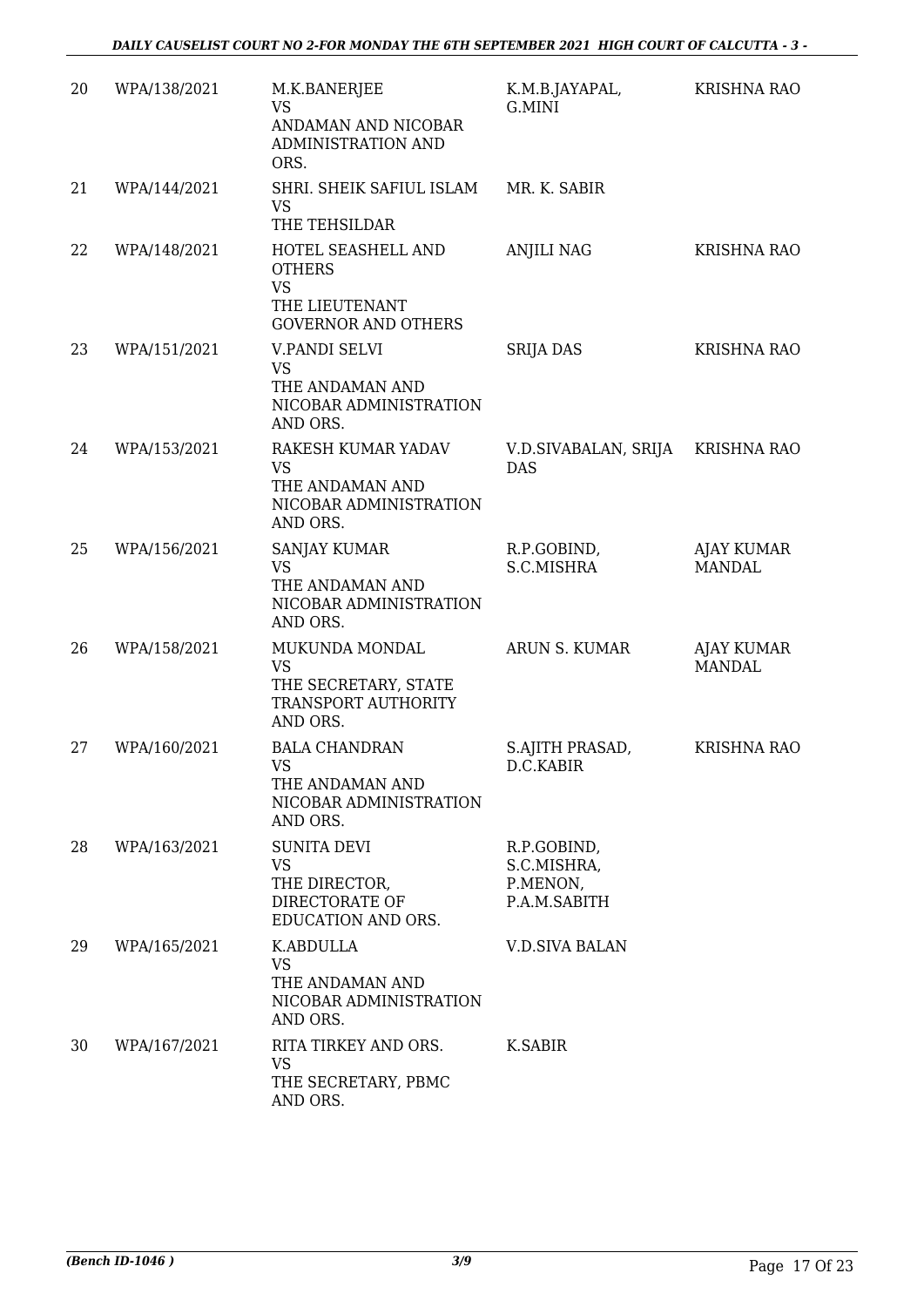| 31 | WPA/170/2021       | <b>SUSAMA KUNDU</b><br><b>VS</b><br>THE DEPUTY                                                             | ANJILI NAG,<br><b>V.K.BISWAS</b>          |                                     |
|----|--------------------|------------------------------------------------------------------------------------------------------------|-------------------------------------------|-------------------------------------|
|    |                    | COMMISSIONER AND ORS.<br><b>APPLICATION</b>                                                                |                                           |                                     |
| 32 | CRR/4/2020         | H.H.BEENA KUMARI<br><b>VS</b><br>DEEPAK RAM                                                                | KAVITA TEWARI RAO                         |                                     |
|    | IA NO: CRAN/1/2021 |                                                                                                            |                                           |                                     |
| 33 | CRM/4/2021         | <b>B.VENKAT RAO</b><br><b>VS</b><br>THE STATE                                                              | M.K.THAKUR, ANUP<br><b>CHAKRABORTY</b>    |                                     |
|    |                    | <b>FOR HEARING</b>                                                                                         |                                           |                                     |
| 34 | WPA/159/2014       | A.ZAHEED<br><b>VS</b><br>THE ANDAMAN AND                                                                   | K.M.B.JAYAPAL,<br>G.MINI                  | <b>ARUL PRASANTH</b>                |
|    |                    | NICOBAR ADMINISTRATION<br>AND ORS.                                                                         |                                           |                                     |
| 35 | CRR/1/2017         | THE STATE (CBI)<br><b>VS</b>                                                                               | RAKESH PAL GOBIND                         | <b>ARUL PRASANTH</b>                |
|    |                    | NEWAZESH ALI AND ORS.                                                                                      |                                           |                                     |
|    | wt36 CRR/17/2018   | THE STATE (CBI)<br><b>VS</b><br>MAN MOHAN SINGH                                                            | RAKESH PAL GOBIND                         | MOHD. TABRAIZ                       |
|    | wt37 CRR/18/2018   | THE STATE (CBI)<br><b>VS</b><br>PUSHPA RAJU                                                                | RAKESH PAL GOBIND                         | <b>GOPALA BINNU</b><br><b>KUMAR</b> |
|    | wt38 CRR/19/2018   | THE STATE (CBI)<br><b>VS</b><br>THOMAS HERENZ AND<br>ORS.                                                  | RAKESH PAL GOBIND                         | K.M.B.JAYAPAL                       |
| 39 | CRA/1/2017         | SHRI. K. ESWAR RAO<br>VS<br>SHRI. K. G. SAM KUTTY                                                          |                                           | A.K.CHAKRABORTY                     |
| 40 | CRA/6/2018         | THE STATE<br><b>VS</b><br><b>SANDIP KUMAR</b>                                                              | <b>KRISHNA RAO</b>                        | <b>GOPALA BINNU</b><br><b>KUMAR</b> |
| 41 | WPA/63/2018        | M/S PANKAJ ENTERPRISES<br>AND ANR.<br><b>VS</b><br>ANDAMAN AND NICOBAR<br>ADMINISTRATION AND<br>ORS.       | RAJINDER SINGH,<br><b>TAPAN KUMAR DAS</b> | <b>ANJILI NAG</b>                   |
|    | IA NO: CAN/1/2021  |                                                                                                            |                                           |                                     |
| 42 | WPA/178/2018       | P.RENU<br><b>VS</b><br>THE STATE BANK OF INDIA<br>AND ORS.                                                 | D.C.KABIR                                 | <b>ANJILI NAG</b>                   |
| 43 | WPA/282/2018       | <b>VANVIKAS EMPLOYEES</b><br>ASSOCIATION AND ORS.<br><b>VS</b><br>THE MINISTRY OF HOME<br>AFFAIRS AND ORS. | <b>GOPALA BINNU</b><br><b>KUMAR</b>       | TULSI LALL,<br><b>TASNEEM</b>       |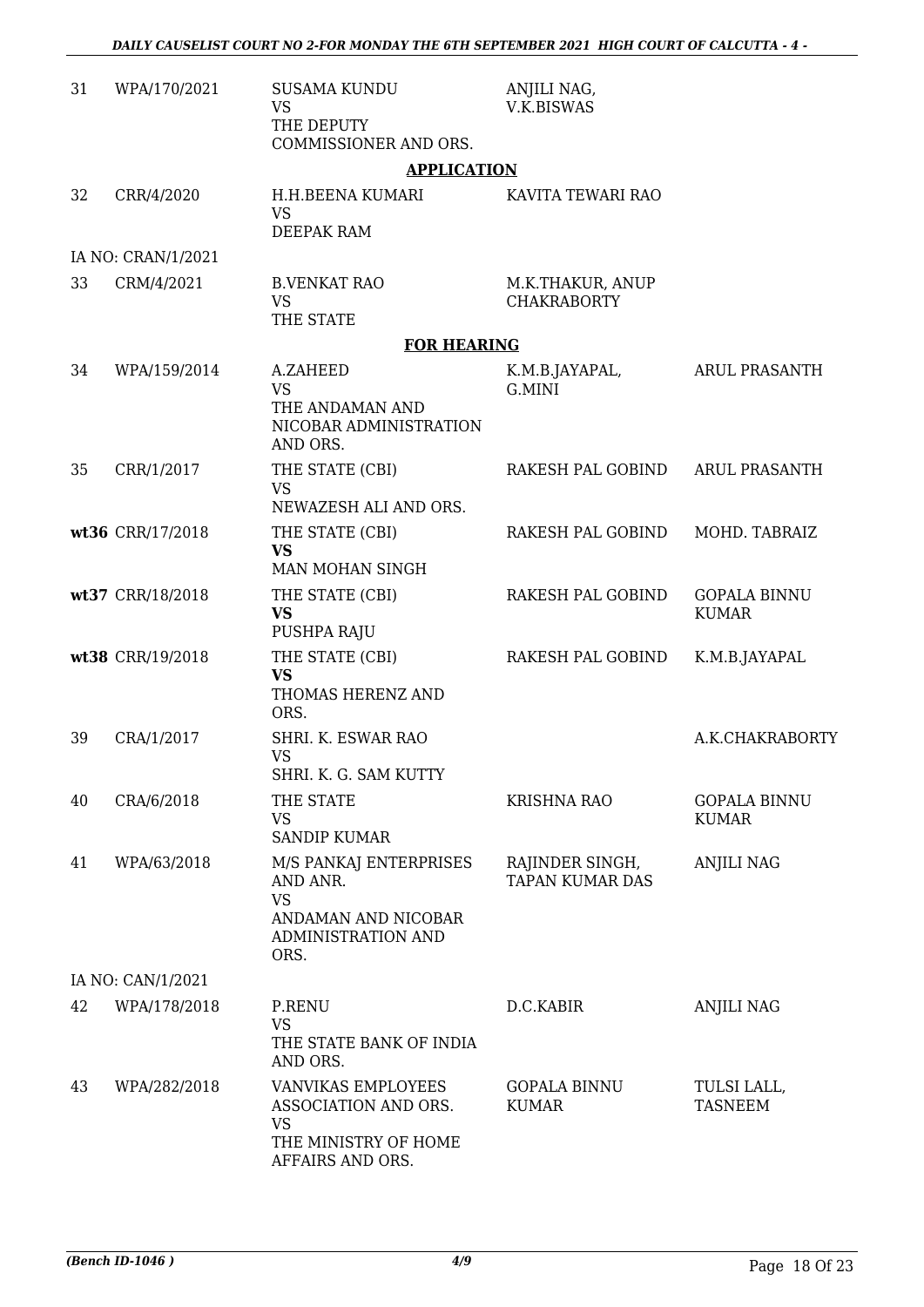#### *DAILY CAUSELIST COURT NO 2-FOR MONDAY THE 6TH SEPTEMBER 2021 HIGH COURT OF CALCUTTA - 5 -*

| 44 | CRA/3/2019         | THE STATE<br><b>VS</b><br><b>A.MAHESHWAR RAO AND</b><br>ORS.                                                                            | A.S.ZINU                                                                                | ANJILI NAG, GOPALA<br><b>BINNU KUMAR</b> |
|----|--------------------|-----------------------------------------------------------------------------------------------------------------------------------------|-----------------------------------------------------------------------------------------|------------------------------------------|
| 45 | CRA/12/2019        | PRADEEP HALDER<br><b>VS</b><br>THE STATE                                                                                                | D. ILANGO AND R.<br><b>PRADEEP</b>                                                      | <b>KRISHNA RAO</b>                       |
| 46 | CRR/13/2019        | <b>B.RAJALAXMI AND ANR.</b><br><b>VS</b><br>K.M.RAMESH                                                                                  | ARUL PRASANTH,<br><b>DOLLY SARKAR</b>                                                   | D.ILANGO, ANJILI<br><b>NAG</b>           |
| 47 | CRA/14/2019        | THE STATE<br><b>VS</b><br>A.JOSEMON                                                                                                     | <b>KRISHNA RAO</b>                                                                      | <b>GOPALA BINNU</b><br><b>KUMAR</b>      |
|    | IA NO: CRAN/1/2021 |                                                                                                                                         |                                                                                         |                                          |
| 48 | CRR/31/2019        | SHRI. MOHD ASIF<br><b>VS</b><br>SMTI. MUBASHIRA                                                                                         | MRS. KAVITA TEWARI<br><b>RAO</b>                                                        | MS. BABITA DAS                           |
| 49 | WPA/94/2019        | ANDAMAN PLANTATIONS<br>AND DEVELOPMENT<br><b>CORPORATION PRIVATE</b><br>LIMITED AND ANR.<br><b>VS</b><br>THE UNION OF INDIA AND<br>ORS. | <b>RAJA BASU</b><br>CHOUDHARY, JYOTI<br>SINGH, ASIF<br>HUSSAIN,<br><b>V.D.SIVABALAN</b> | <b>ARUL PRASANTH</b>                     |
|    | wt50 WPA/95/2019   | ANDAMAN PLANTATIONS<br>AND DEVELOPMENT<br><b>CORPORATION PRIVATE</b><br>LIMITED AND ANR.<br><b>VS</b><br>UNION OF INDIA AND ORS.        | RAJA BASU<br>CHOUDHARY, JYOTI<br>SINGH, ASIF<br>HUSSAIN,<br><b>V.D.SIVABALAN</b>        | <b>ARUL PRASANTH</b>                     |
| 51 | WPA/113/2019       | K.RAJESH<br><b>VS</b><br>THE HONBLE LIEUTENANT<br><b>GOVERNOR AND ORS.</b>                                                              | <b>GOPALA BINNU</b><br><b>KUMAR</b>                                                     | <b>ARUL PRASANTH</b>                     |
|    | wt52 WPA/115/2019  | V.LAXMI KANTA<br><b>VS</b><br>THE HONBLE LIEUTENANT<br><b>GOVERNOR AND ORS.</b>                                                         | <b>GOPALA BINNU</b><br><b>KUMAR</b>                                                     | <b>ARUL PRASANTH</b>                     |
|    | wt53 WPA/116/2019  | LINGA RAJU<br><b>VS</b><br>THE HONBLE LIEUTENANT<br><b>GOVERNOR AND ORS.4 ORS</b>                                                       | <b>GOPALA BINNU</b><br><b>KUMAR</b>                                                     | ARUL PRASANTH                            |
|    | wt54 WPA/118/2019  | <b>ARATI MONDAL</b><br><b>VS</b><br>THE HONBLE LIEUTENANT<br><b>GOVERNOR AND ORS.</b>                                                   | <b>GOPALA BINNU</b><br><b>KUMAR</b>                                                     | ARUL PRASANTH                            |
|    | wt55 WPA/119/2019  | VIJAY LAXMI<br><b>VS</b><br>THE HONBLE LIEUTENANT<br><b>GOVERNOR AND ORS.</b>                                                           | <b>GOPALA BINNU</b><br>KUMAR                                                            | <b>ARUL PRASANTH</b>                     |
| 56 | WPA/174/2019       | N. MANIMEKALAI AND ANR.<br><b>VS</b><br>THE KAMARAJ ENGLISH<br>MEDIUM SCHOOL                                                            | G. BINNU KUMAR                                                                          | M.P. KAMARAJ                             |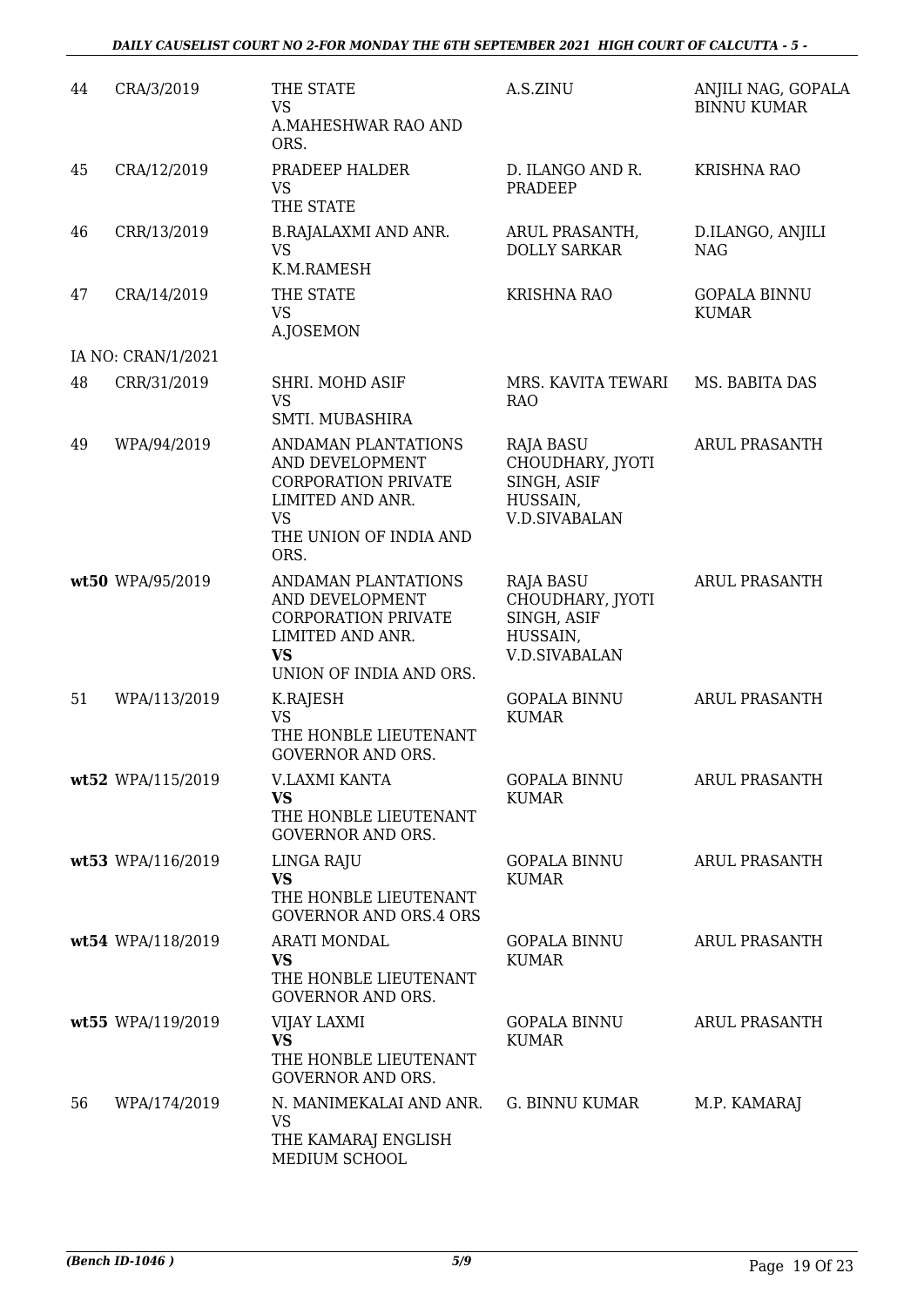|    | wt57 WPA/231/2019 | THE SECRETARY, KAMARAJ<br>ENGLISH MEDIUM SCHOOL<br><b>VS</b><br>N. MANIMEKALAI (EX-<br>CLERK) AND ANR.        | M.P. KAMARAJ                                     | <b>G. BINNU KUMAR</b>                           |
|----|-------------------|---------------------------------------------------------------------------------------------------------------|--------------------------------------------------|-------------------------------------------------|
| 58 | WPA/200/2019      | M/S. NEW BHARAT<br><b>ENGINEERING WORKS</b><br><b>VS</b><br>ANDAMAN AND NICOBAR<br>ADMINISTRATION AND<br>ORS. | DEEP CHAIM, KABIR,<br>S. AJITH PRASAD            | KRISHNA RAO, AJAY<br><b>KUMAR MANDAL</b>        |
| 59 | WPA/206/2019      | SUDEEP RAI SHARMA<br><b>VS</b><br>THE UNION OF INDIA AND<br>ORS.                                              | GOPALA BINU KUMAR                                | S.GANGULY                                       |
| 60 | WPA/219/2019      | SMTI. JAI LAKSHMI<br><b>VS</b><br>THE ANDAMAN AND<br>NICOBAR ADMINISTRATION<br>AND ORS.                       | G. MINI AND<br>K.M.B.JAYAPAL                     |                                                 |
| 61 | WPA/227/2019      | A.MURUGESAN AND ORS.<br><b>VS</b><br>THE UNION OF INDIA AND<br>ORS.                                           | RAKESH PAL GOBIND,<br>S.C.MISHRA,<br>A.VENKATESH | TULSI LALL,<br>TASNEEM,<br><b>V.D.SIVABALAN</b> |
|    | wt62 WPA/152/2019 | ALOK KUMAR DAS AND<br>ORS.<br><b>VS</b><br>THE UNION OF INDIA AND<br>ORS.                                     | RAKESH PAL GOBIND,<br>S.C.MISHRA                 | TULSI LALL,<br>TASNEEM,<br><b>V.D.SIVABALAN</b> |
| 63 | WPA/238/2019      | SMTI. PRIYA MINJ<br><b>VS</b><br>THE ANDAMAN AND<br>NICOBAR ADMINISTRATION<br>AND ANR.                        | K. M. B. JAYAPAL                                 | <b>KRISHNA RAO</b>                              |
| 64 | WPA/243/2019      | KARTICK AND ORS.<br>VS<br>THE LIEUTENANT<br><b>GOVERNOR AND ORS.</b>                                          | ANJILI NAG, SHIPRA<br><b>MANDAL</b>              | KRISHNA RAO                                     |
| 65 | WPA/248/2019      | A.SUNDAR<br>VS<br>THE HONBLE LIEUTENANT<br><b>GOVERNOR AND ORS.</b>                                           | <b>GOPALA BINNU</b><br><b>KUMAR</b>              | M.P.KAMARAJ                                     |
| 66 | WPA/267/2019      | THE GENERAL MANAGER,<br>ANIIDCO LTD.<br><b>VS</b><br>Y. JOHN AND ORS.                                         | ANJILI NAG,<br>R.PRADEEP                         | <b>GOPALA BINNU</b><br><b>KUMAR</b>             |
| 67 | WPA/287/2019      | ISLAND TRAVELS PVT. LTD.<br><b>VS</b><br>THE ANDAMAN AND<br>NICOBAR ADMINISTRATION<br>AND ORS.                | DEEP CHAIM KABIR,<br>AJITH PRASAD                | KRISHNA RAO,<br><b>ANJILI NAG</b>               |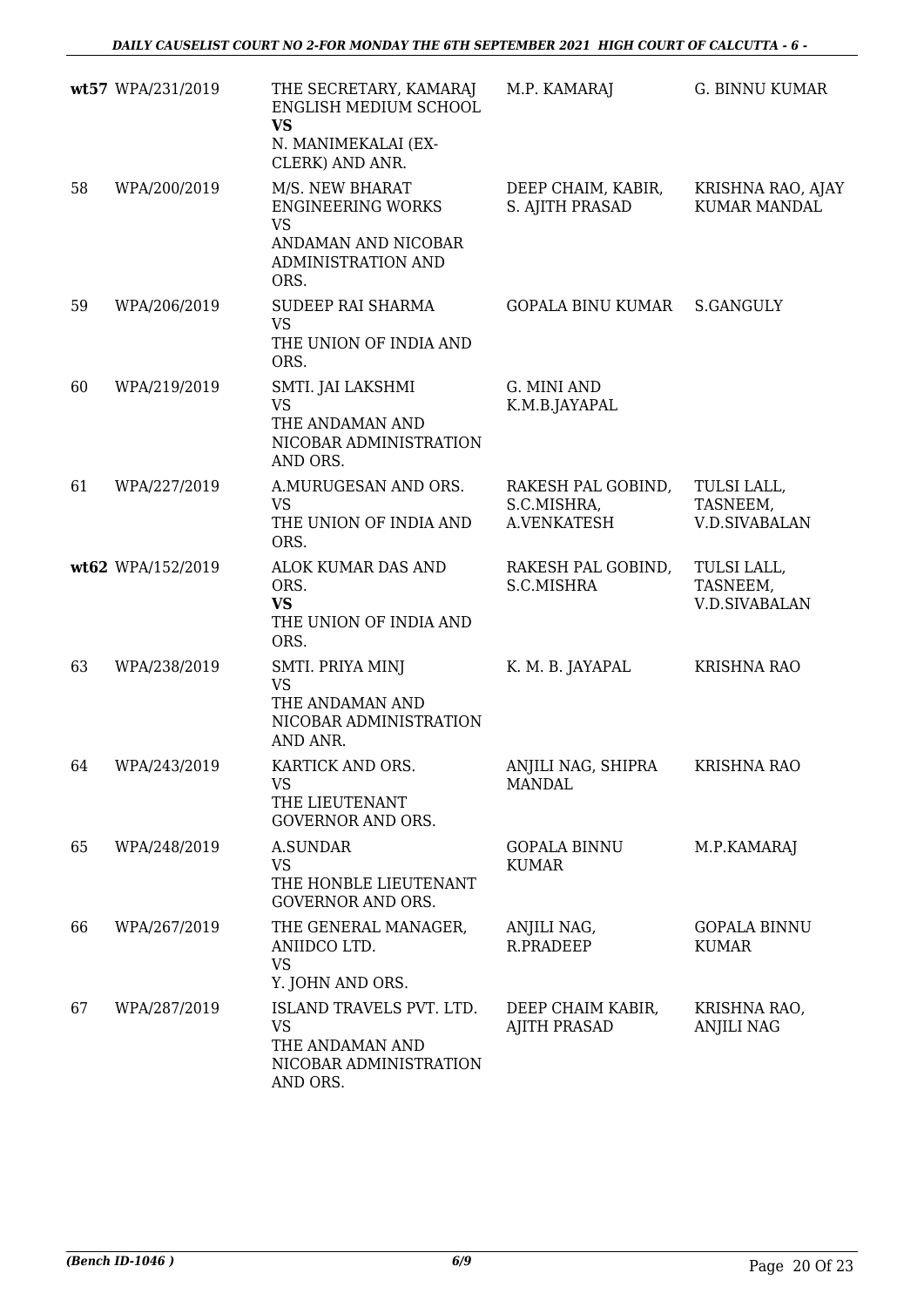#### *DAILY CAUSELIST COURT NO 2-FOR MONDAY THE 6TH SEPTEMBER 2021 HIGH COURT OF CALCUTTA - 7 -*

| 68 | WPA/289/2019      | YOHANNAN SAJEEVAN AND<br>ANR.<br><b>VS</b><br>ANDAMAN AND NICOBR                                                                           | DEEP CHAIM KABIR,<br><b>AJIT PRASAD</b>     | <b>KRISHNA RAO</b>                       |
|----|-------------------|--------------------------------------------------------------------------------------------------------------------------------------------|---------------------------------------------|------------------------------------------|
|    |                   | <b>ADMINISTRATION</b>                                                                                                                      |                                             |                                          |
| 69 | WPA/324/2019      | V.TRIMURTHY AND ORS.<br><b>VS</b><br>THE LIEUTENANT<br><b>GOVERNOR AND ORS.</b>                                                            | <b>ANJILI NAG</b>                           | <b>ARUL PRASANTH</b>                     |
|    | IA NO: CAN/1/2021 |                                                                                                                                            |                                             |                                          |
| 70 | WPA/20297/2019    | M/S ARYAN AQUA (INDIA)<br>PVT. LTD.<br><b>VS</b><br>THE ANDAMAN AND<br>NICOBAR ADMINISTRATION<br>AND ORS.                                  | <b>ANJILI NAG</b>                           | KRISHNA RAO, AJAY<br><b>KUMAR MANDAL</b> |
| 71 | WPA/33/2020       | N.YUSUF<br><b>VS</b><br>THE ANDAMAN AND<br>NICOBAR ADMINISTRATION<br>AND ORS.                                                              | K.VIJAY KUMAR                               | <b>AJAY KUMAR</b><br><b>MANDAL</b>       |
| 72 | WPA/47/2020       | S.PONNAMMAL<br>VS<br>THE UNION OF INDIA AND<br>ORS.                                                                                        | DEEP CHAIM KABIR,<br>AJITH S. PRASAD        | <b>KRISHNA RAO</b>                       |
| 73 | WPA/54/2020       | <b>KISHEN RAM</b><br><b>VS</b><br>THE LIEUTENANT<br><b>GOVERNOR AND ORS.</b>                                                               | G. MINI AND K.M.B.<br><b>JAYAPAL</b>        |                                          |
| 74 | WPA/90/2020       | S. SHANMUGANATHAN<br><b>VS</b><br>ANDAMAN NICOBAR<br><b>ISLANDS INTEGRATED</b><br>DEVELOPMENT<br>CORPORATION LIMITED<br>(ANIIDCO) AND ANR. | GOPALA BINU KUMAR                           | <b>ANJILI NAG</b>                        |
| 75 | WPA/94/2020       | JOHN EKKA AND ORS.<br>VS<br>THE UNION OF INDIA AND<br>ORS.                                                                                 | <b>GOPALA BINNU</b><br><b>KUMAR</b>         | <b>KRISHNA RAO</b>                       |
| 76 | WPA/96/2020       | P.VAIKUNTA RAO<br><b>VS</b><br>THE UNION OF INDIA AND<br>ORS.                                                                              | <b>GOPALA BINNU</b><br><b>KUMAR</b>         | <b>KRISHNA RAO</b>                       |
| 77 | WPA/100/2020      | DEV DASS @ DIVA DAS AND<br>ANR.<br><b>VS</b><br>THE ARBITRATOR AND ORS.                                                                    | Anjali Nag, Shipra<br>Mondal and R. Pradeep | <b>KRISHNA RAO</b>                       |
|    | wt78 WPA/101/2020 | DEVA DASS @ DIVA DAS<br>AND ANR.<br>VS<br>THE ARBITRATOR,<br>REGISTRAR COOPERATIVE<br>SOCIETIES AND ORS.                                   | ANJILI NAG, SHIPRA<br>MANDAL, R.PRADEEP     | ARUL PRASANTH,<br><b>KRISHNA RAO</b>     |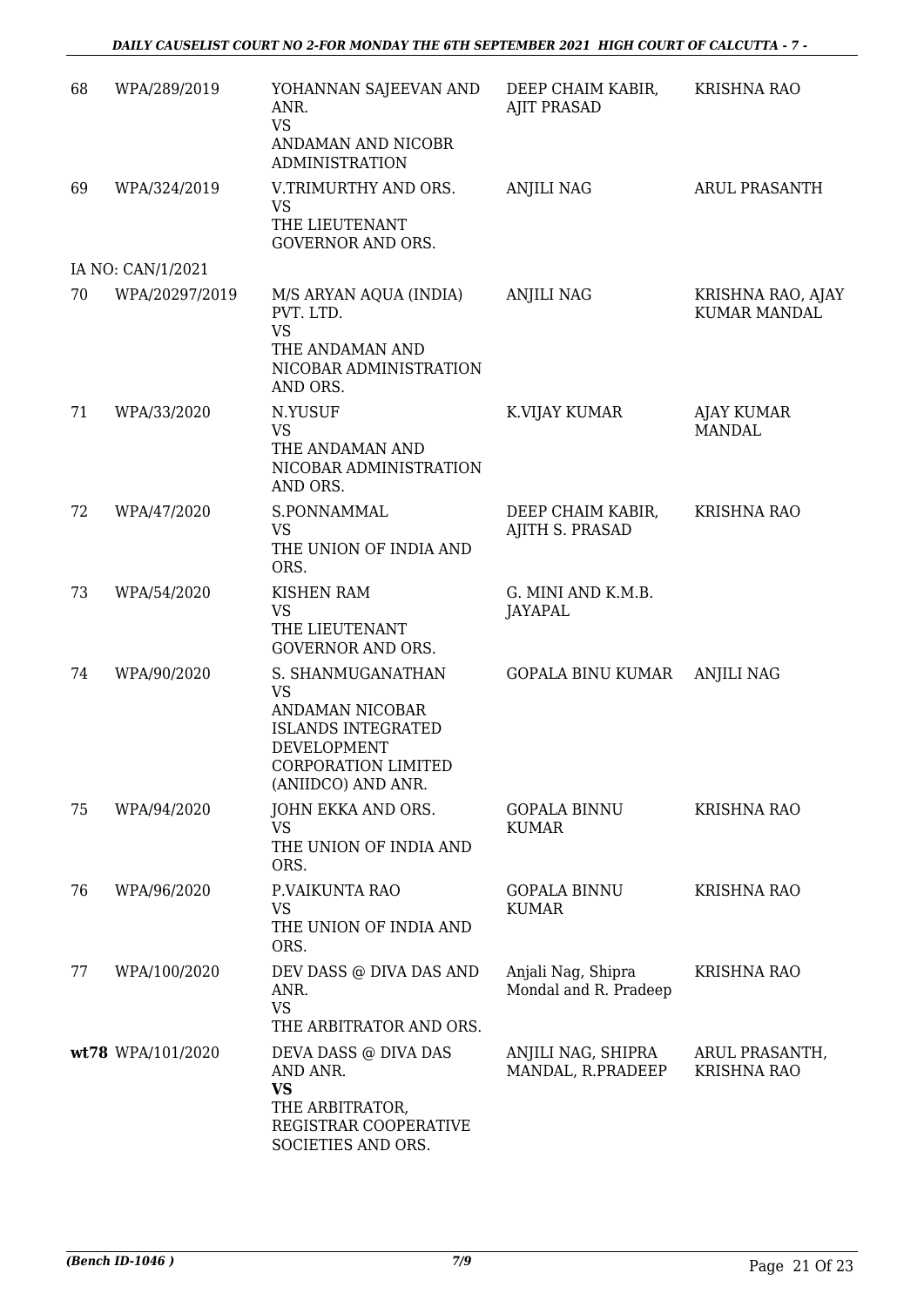| 79 | WPA/109/2020      | <b>SASI KALA</b><br><b>VS</b><br>THE UNION OF INDIA AND<br>ORS.                        | K.M.B.JAYAPAL,<br>G.MINI                  | <b>KRISHNA RAO</b>                           |
|----|-------------------|----------------------------------------------------------------------------------------|-------------------------------------------|----------------------------------------------|
| 80 | WPA/119/2020      | <b>LALTA PRASAD</b><br><b>VS</b><br>THE LIEUTENANT<br>GOVERNOR AND ORS.                | <b>ANANDA HALDER</b>                      | KRISHNA RAO,<br>A.K.MANDAL,<br>K.M.B.JAYAPAL |
| 81 | WPA/122/2020      | S. K. MONIRUL ALI<br><b>VS</b><br>THE LT. GOVERNOR AND<br>ORS.                         | MOHAMMED<br><b>TABRAIZ</b>                | <b>KRISHNA RAO</b>                           |
| 82 | WPA/124/2020      | M.KRISHNAN<br><b>VS</b><br>THE LIEUTENANT<br><b>GOVERNOR AND ORS.</b>                  | MOHD. TABRAIZ                             | <b>ARUL PRASANTH</b>                         |
| 83 | WPA/135/2020      | THE DIRECTOR OF<br><b>TRANSPORT</b><br><b>VS</b><br>SHIVNATH AND ORS.                  | <b>KRISHNA RAO</b>                        | <b>G.BINNU KUMAR</b>                         |
| 84 | WPA/139/2020      | <b>RITA SIL</b><br><b>VS</b><br>THE ADMINISTRATOR<br>(LIEUTENANT GOVERNOR)<br>AND ORS. | <b>ANJILI NAG</b>                         | <b>ARUL PRASANTH</b>                         |
|    | wt85 WPA/190/2021 | <b>RITA SIL</b><br><b>VS</b><br>THE ADMINISTRATOR<br>(LIEUTENANT GOVERNOR)<br>AND ORS. | <b>ANJILI NAG</b>                         | <b>ARUL PRASANTH</b>                         |
| 86 | WPA/3052/2020     | PEARLESCENT MERITECH<br>PVT. LTD. AND ANR.<br><b>VS</b><br>UNION OF INDIA AND ORS.     | <b>ANJILI NAG</b>                         | KRISHNA RAO                                  |
| 87 | WPA/9132/2020     | SHAILAJA SINGH<br><b>VS</b><br>THE MEDICAL COUNCIL OF<br>INDIA AND ORS.                | <b>GOPALA BINNU</b><br><b>KUMAR</b>       | KRISHNA RAO,<br>RAJINDER SINGH               |
| 88 | WPA/9309/2020     | RDS PROJECT LIMITED AND<br>ANR.<br><b>VS</b><br>UNION OF INDIA AND ORS.                | PHIROZE EDULJI,<br>R.BHATTACHARYA         | ARUL PRASANTH,<br>ANJILI NAG, TULSI<br>LALL  |
| 89 | WPA/44/2021       | ASHA, ASSISTANT<br>ENGINEER-I<br><b>VS</b><br>THE LT. GOVERNOR AND<br>ORS.             | RAJINDER SINGH,<br><b>TAPAN KUMAR DAS</b> | KRISHNA RAO,<br>K.VIJAY KUMAR                |
| 90 | WPA/83/2021       | <b>ABDUL SIDDIQUE</b><br>VS<br>THE LIEUTENANT<br><b>GOVERNOR AND ANR.</b>              | MOHD. TABRAIZ                             | KRISHNA RAO, AJAY<br>KUMAR MANDAL            |